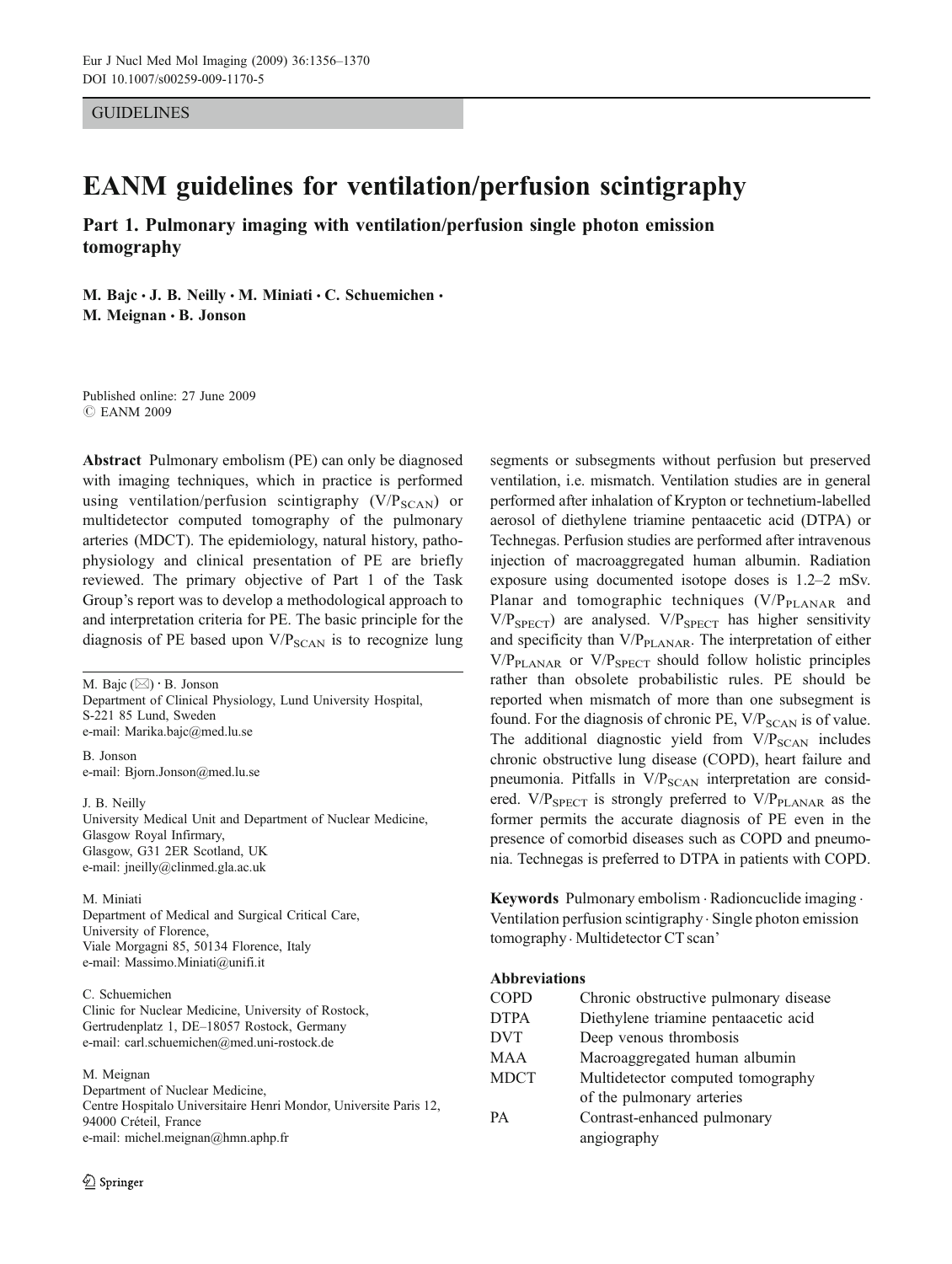| <b>PE</b>             | Pulmonary embolism                      |
|-----------------------|-----------------------------------------|
| <b>VTE</b>            | Venous thromboembolism                  |
| V/P <sub>PLANAR</sub> | Ventilation/perfusion scintigraphy with |
|                       | planar imaging                          |
| V/P <sub>SCAN</sub>   | Ventilation/perfusion scintigraphy      |
| $V/P_{SPECT}$         | Ventilation/perfusion single photon     |
|                       | emission computed tomography            |

#### Introduction

PE is an important and treatable illness caused by migration of thrombus to the pulmonary circulation commonly from the veins of the lower extremities. Untreated, PE can cause death [\[1](#page-11-0)] or lead to chronic thromboembolic pulmonary hypertension [[2\]](#page-11-0). Appropriate treatment can prevent recurrence of PE and facilitate resolution of existing clot, so aiding recovery. However, treatments, which include heparin, oral anticoagulants and thrombolytic agents, have well-documented side effects. Therefore it is imperative that early diagnosis of PE is made and that treatment is instituted when appropriate.

While there are nonthrombotic causes of PE such as septic, fat, amniotic fluid, and air emboli, the term PE in this article is used to refer to thrombotic emboli. This is the area where radionuclide lung scanning has been most studied. This article explores the role of  $V/P<sub>SCAN</sub>$  and its utility in the accurate diagnosis of PE due to thrombotic disease. Moreover, the potential role of  $V/P_{SPECT}$  for the diagnosis of other cardiopulmonary diseases is presented as well as its suitability for follow-up and research.

# Epidemiology

The incidence of PE is notoriously difficult to establish due to inaccuracies in hospital discharge records, but is estimated to be in the region of 100 cases per 100,000 person years [[3\]](#page-11-0). This estimate appears to be stable over time since the incidence was the same in the 1980s as in the 1990s in the US [[4\]](#page-11-0). In Malmö, Sweden, the prevalence of PE at autopsy has been found to be 18% [[5](#page-11-0)]. In 13% of autopsies, PE was considered to be the main or contributory cause of death. In the absence of risk factors, PE is rare in children under 15 years of age  $(<5$  per 100,000). It increases dramatically after the age of 60 years [\[3](#page-11-0)]. The incidence of VTE is similar in males and females. Risk factors associated with the development of VTE are well documented [\[6](#page-11-0)] and include inherited and acquired factors. Amongst the acquired factors, underlying malignancy and recent immobilization or surgery are the most important and well-known ones. A more recently recognized risk factor is long-distance flights, even in healthy individuals [\[7](#page-11-0)].

### Natural history of PE

Early studies documented the natural history of VTE. Using fibrinogen uptake, Kakkar et al. found that DVT developed in 30% of 132 patients undergoing surgery without prophylaxis [\[8\]](#page-11-0). DVT developed in the calf veins in the majority, and propagated to the proximal leg veins in 13%. PE developed in 44% of patients with proximal DVT. Further evidence that DVT and PE are distinct manifestations of the same disease process, referred to as VTE, comes from the observation that in the majority of patients with PE, DVT can be detected using sensitive methods. In patients with proven leg vein DVT, 40% have asymptomatic PE [[9\]](#page-11-0). However, while there is homology within VTE, there are important epidemiological differences between DVT and PE. Mortality is higher for PE than for DVT [[3](#page-11-0)]. In the International Cooperative Embolism Registry [[10](#page-11-0)] set up to determine baseline mortality rates and mechanisms of death, the 3-month overall mortality rate was 15% and the factors that were significantly associated with increased mortality were systolic arterial hypotension, congestive heart failure, cancer, tachypnoea, right ventricular hypokinesia, COPD, and age >70 years. Resolution of PE is variable. It has been reported that a majority of patients have unresolved PE at 6 months from diagnosis [[11](#page-11-0)]. Others have reported rapid resolution of a large PE within hours of the onset of heparin therapy [\[12\]](#page-11-0). Fredin and Arborelius noted complete restoration of lung perfusion in patients with PE within 1 week of diagnosis [[13](#page-11-0)]. On the basis of this rapidly changing pattern of perfusion in PE, Coakley recommended that imaging tests for PE diagnosis should be carried out as soon as possible, preferably within 24 h after onset of symptoms [\[14](#page-11-0)].

# Pathophysiology of PE

The pathophysiology of PE has been reviewed [\[15](#page-11-0), [16](#page-11-0)]. Ventilation of unperfused regions will cause increased dead space [[17\]](#page-11-0). This is one reason for dyspnoea. Hypoxia, often seen in major PE, is caused by several mechanisms. Emboli occluding pulmonary end arteries may lead to haemorrhage, pleuritic pain, pleural effusion and atelectasis. The lung has no pain fibres. Pain with PE indicates involvement of parietal pleura.

The haemodynamic effects of major PE on the circulation have been recently reviewed [\[18\]](#page-11-0). Increased pulmonary vascular resistance may lead to right ventricle strain and failure, electromechanical dissociation, hypotension syncope and sudden death. An increase in right atrial pressure can lead to right to left shunt through a patent foramen ovale that contributes to hypoxaemia. The shunt can also lead to paradoxical emboli, implying that thrombus of venous origin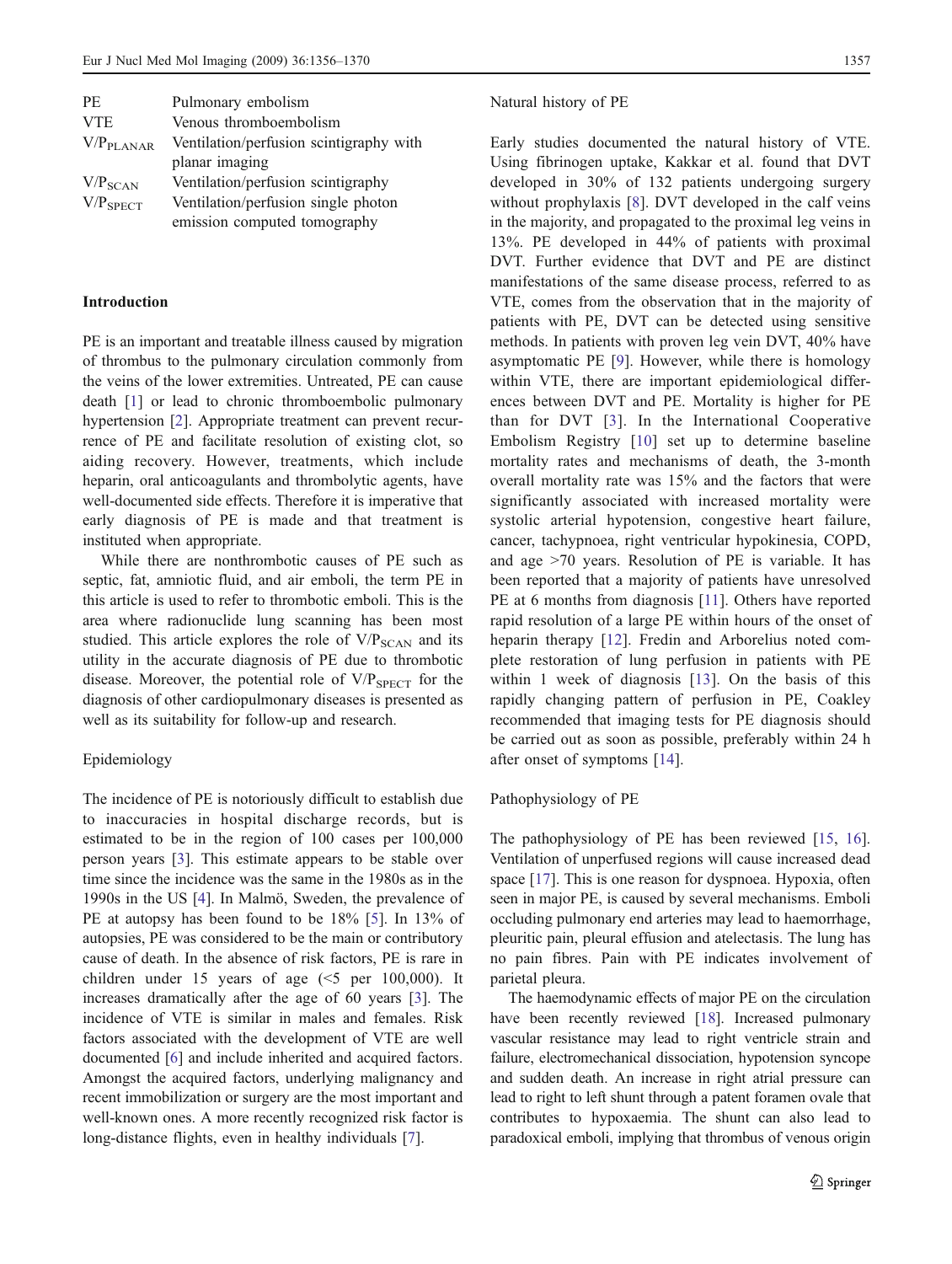causes infarctions in the major circulation, commonly the brain [\[19](#page-11-0)].

# Clinical presentation of PE

The clinical spectrum of PE in humans ranges from asymptomatic to sudden death. Various studies have shown that PE may be clinically silent [\[9](#page-11-0)]. The majority of patients with PE present with recognized patterns of symptoms that may include unexplained breathlessness, chest pain (central or pleuritic), cough, haemoptysis, syncope, palpitations, tachypnoea, tachycardia (heart rate >100 bpm), cyanosis, fever, hypotension (systolic blood pressure <100 mmHg), right heart failure, pulmonary hypertension and leg swelling. However, these clinical features are also common in patients who turn out not to have PE [[20\]](#page-11-0). These clinical features may develop abruptly or insidiously over days and weeks. While certain symptoms and signs are more commonly observed in PE than in other conditions, it is not possible to confirm a diagnosis of PE on clinical features alone. The diagnosis PE must be confirmed or refuted on the basis of a conclusive imaging test.

# **Objectives**

The primary objective of the Task Group was to develop guidelines for the use of  $V/P<sub>SCAN</sub>$  for the diagnosis and follow-up of PE. A further objective was to promote its rational use in routine clinical practice using state of the art methodology. In this first part of the Guidelines, the principles and techniques for  $V/P_{SPECT}$  are presented, as well as its clinical utility for diagnosis of PE and additional cardiopulmonary diagnoses.

Imaging tests for the diagnosis of PE

As detailed above, PE is a disease with a high mortality if left untreated. Treatment is associated with significant risks. The diagnosis cannot be established solely on the basis of clinical observations or on the outcome of simple investigations such as ECG, chest plain radiography or blood chemistry. It follows that imaging tests are required to confirm or refute a diagnosis of PE. A number of imaging tests have been employed for this purpose as follows:

- 1. Conventional PA, previously regarded as the gold standard.
- 2.  $V/P<sub>SCAN</sub>$  was for a long time the principal diagnostic method of choice. Occasionally, perfusion-only lung scanning is performed.
- 3. MDCT angiography is now frequently cited as the primary diagnostic method for the diagnosis of PE.

4. Magnetic resonance pulmonary angiography is still at an early stage of development.

In a study by Baile et al. using a methacrylate cast of the porcine pulmonary vessels as the independent standard, PA had a sensitivity of only 87 % and a positive predictive value of 88% [\[21\]](#page-11-0). They concluded that the use of PA as the gold standard can be misleading. Additionally, PA is invasive, difficult to perform and not readily available. Interpretation is complicated by wide interobserver variability [\[22,](#page-11-0) [23](#page-11-0)]. PA is now rarely used in routine clinical practice. Still, in special cases, PA has a role in centres with highly qualified angiographers. Methods based upon magnetic resonance are not yet established and are not discussed further.

 $V/P<sub>SCAN</sub>$  for the diagnosis of PE is universally available but imaging protocols and interpretative strategies show large variation. It is important to analyse such variations as a basis for guidelines with the intention of standardizing methods for imaging and interpretation throughout Europe.

Basic principles of PE diagnosis

 $V/P<sub>SCAN</sub>$  exploits the unique pulmonary arterial segmental anatomy. Each bronchopulmonary segment is supplied by a single end-artery (Fig. [1](#page-3-0)). In principle conical bronchopulmonary segments have their apex towards the hilum and base projecting onto the pleural surface. Occlusive thrombi affecting individual pulmonary arteries therefore produce characteristic lobar, segmental or subsegmental peripheral wedge-shaped defects with the base projecting to the lung periphery (Fig. [2](#page-3-0)).

 $V/P$  mismatch Within bronchopulmonary segment(s) affected by PE, ventilation is usually preserved. This pattern of preserved ventilation and absent perfusion within a lung segment gives rise to the fundamental rubric for PE diagnosis using  $V/P_{SCAN}$  known as  $V/P$ mismatch. At a later stage, when emboli become partly resolved or recanalization occurs, the pattern of V/P mismatch becomes less distinct. It is generally accepted that a normal pulmonary perfusion pattern excludes PE adequately [[24](#page-11-0)–[26](#page-11-0)]. PE are commonly multiple, most likely because emboli fragment when passing through the right heart and main pulmonary arteries. PE can be a single event or a recurring process giving rise to multiple emboli over short or long periods of time. It is important to note that V/P mismatch is not caused exclusively by PE. V/P mismatch involving pulmonary, lobar, segmental or subsegmental arteries may be caused by other disorders such as congenital pulmonary vascular abnormalities, venoocclusive disease, vasculitis, lung cancer or tuberculous mediastinal adenopathy [\[27](#page-11-0), [28\]](#page-11-0).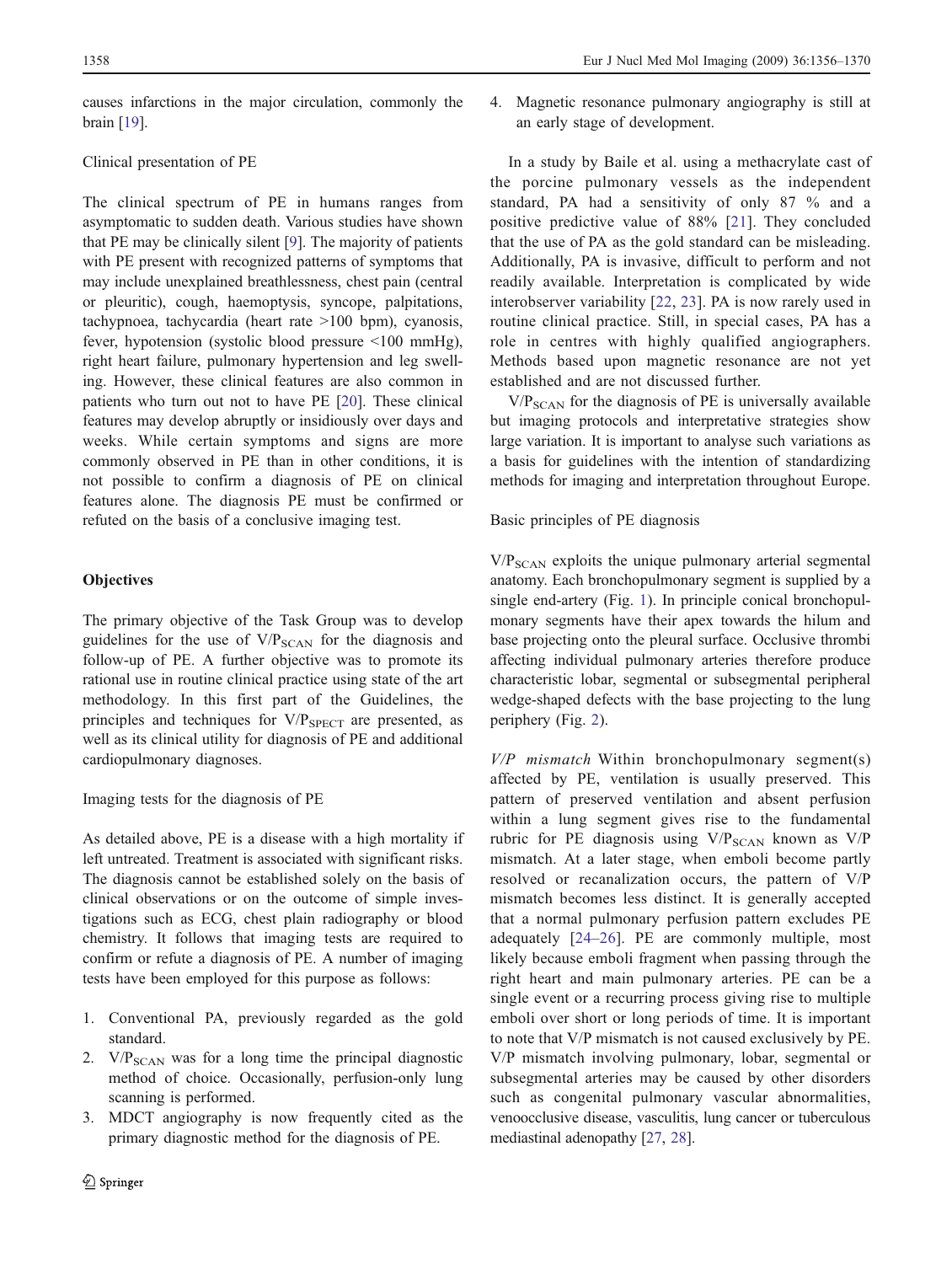<span id="page-3-0"></span>

 $V/P$  match It has long been recognized that the pulmonary arterial circulation can be affected by intrinsic disorders of the lung, other than PE. In these lung disorders, it is usually the case that both ventilation and perfusion are affected. Perfusion defects associated with ventilation defects are usually caused by disorders of the airways or the lung parenchyma. Such patterns are referred to as V/P match or in cases where ventilation is more severely affected than perfusion, reversed V/P mismatch.

The diagnosis of PE using  $V/P_{SCAN}$  is therefore based upon the finding of V/P mismatch. The ventilation scan maps regional ventilation and helps define lung borders, thereby facilitating the recognition of peripheral perfusion defects. The ventilation scan may also provide additional information about cardiopulmonary disorders other than PE. For example, in COPD, the distribution of ventilation is uneven and in aerosol studies focal deposition is often observed in central or peripheral airways. Pneumonias cause regional ventilation defects, usually more extensive than the associated perfusion defects. Preserved perfusion along the pleural border, recognized as the "stripe sign" may be observed [[29,](#page-11-0) [30\]](#page-11-0).

A combined ventilation and perfusion study increases the specificity for PE diagnosis and allows recognition of alternative pathology. It is therefore recommended that in PE diagnosis, a combined 1-day protocol is used. Otherwise, up to 60% false-positive results may occur in elderly patients, since obstructive airway disease increases significantly with age [\[31](#page-11-0)]. By contrast, ventilation scans are often normal in young healthy individuals, for example in pregnancy. To cut down on radiation exposure, a ventilation scan can be avoided in the majority of patients in the first trimester of pregnancy.

# Ventilation scintigraphy

For mapping regional ventilation the following products are used: inert gases  $133Xe$  and  $81m$ Kr, and radiolabelled aerosols <sup>99m</sup>Tc-DTPA and <sup>99m</sup>Tc-labelled Technegas.



Fig. 2 Sagittal slice of the left lung in a patient with PE. The perfusion defect is wedge-shaped (arrow). Ventilation is preserved. The abnormality is highlighted in the V/P quotient image (arrow)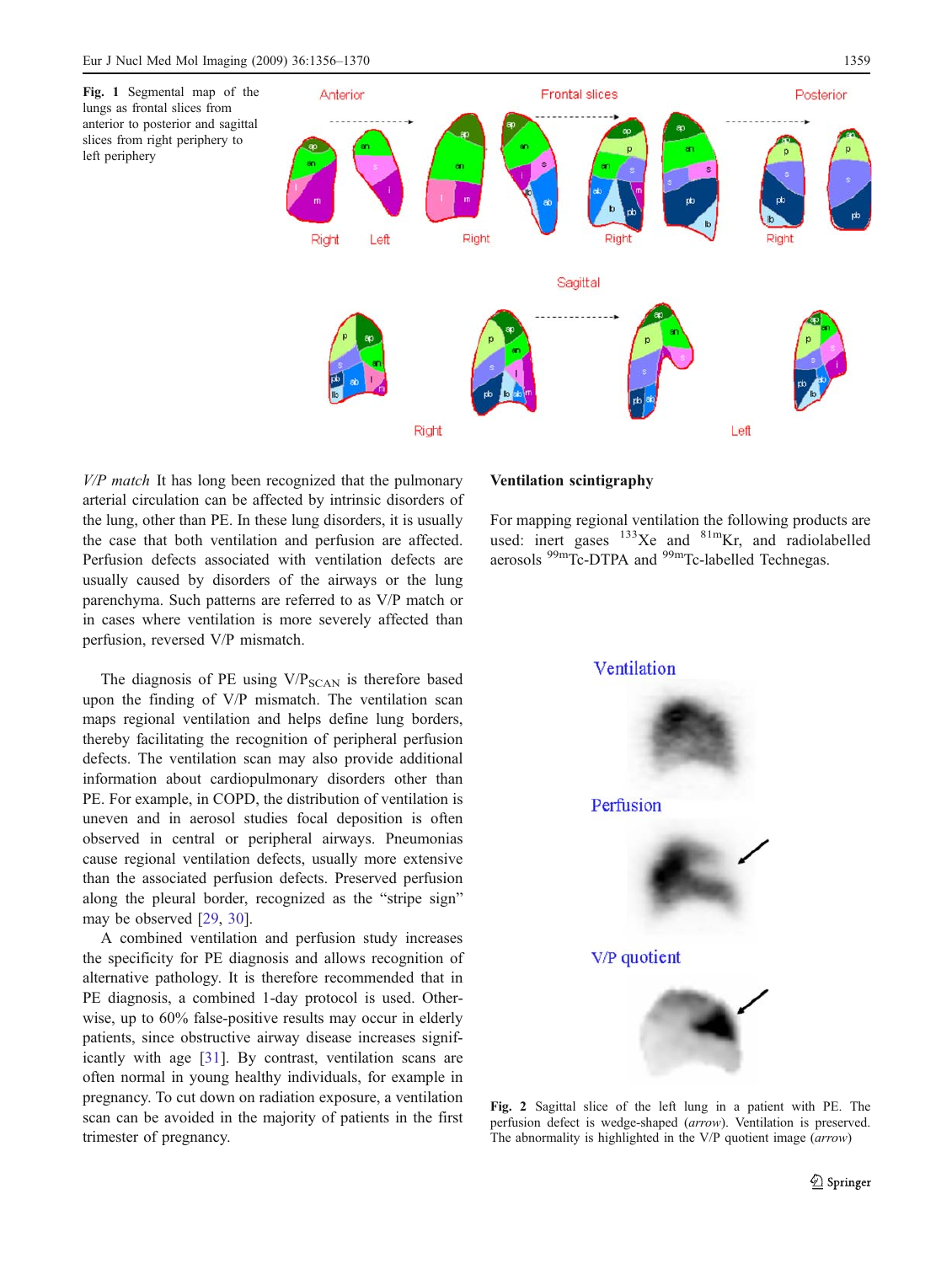# $^{133}$ Xe

 $133$ Xe is historically the agent that was used for ventilation studies [\[32,](#page-11-0) [33\]](#page-11-0). It has a half-life of 5 days and allows studies of regional ventilation. In the PIOPED I study, the simple single-breath technique was used in most cases [[34](#page-11-0)].  $^{131}Xe$ was inhaled and during the first 20 s one image was obtained from the posterior view. Due to the low energy of  $^{131}$ Xe (81) keV) insufficient information was obtained from anterior parts of the lung. Frequently, perfusion defects caused by obstruction will be regarded as mismatch, leading to a false-positive PE diagnosis [[35](#page-11-0)]. The availability of  $133$ Xe in Europe is limited and it is hardly used for the diagnosis of PE.

# $81m$ Kr

 $81m$ Kr is a gas produced from a generator of rubidium  $(^{81}Ru)$ [[36\]](#page-11-0). This gas has the ideal gamma energy of 193 keV and a half-life of 13 s. The short half-life implies that inhaled <sup>81m</sup>Kr disappears from the alveolar space at a much faster rate by decay than by exhalation. When a patient is breathing air with  $81m$ Kr at a normal respiratory rate, the regional alveolar 81mKr concentration is at steady state, closely proportional to regional ventilation. Deviation from proportionality occurs in lung compartments with very high or low regional ventilation in relation to resident alveolar volume [[37\]](#page-11-0). This deviation occurs in young children with a high ventilatory rate and a high ventilation/volume ratio [\[38](#page-11-0)]. During steady-state <sup>81m</sup>Kr ventilation, multiple planar imaging or SPECT acquisition is feasible. Very recently, V/P<sub>SPECT</sub> in combination with low-dose CT has been described [\[39](#page-11-0)].

81mKr is a true gas that does not cause artefacts due to central airway deposition. An advantage is that ventilation and perfusion can be imaged simultaneously as <sup>81m</sup>Kr has higher gamma energy than  $99m$ Tc, which is used as a perfusion marker (140 keV) [\[40](#page-12-0)–[42](#page-12-0)]. As  ${}^{81}$ Ru has a half-life of 4.6 h, the generator can be used for 1 day only. Limited access, high cost and the need for a daily generator explains why  $81mKr$  is not widely used. However,  $81mKr$  remains a valuable alternative to aerosols. Very low radiation exposure makes <sup>81m</sup>Kr particularly suitable for use in children [\[38\]](#page-11-0).

# Aerosols

For ventilation scintigraphy, radioaerosols are usually used. An aerosol is a relatively time-stable two-phase system consisting of particles suspended in gas (air). The radiolabelled particles may be liquid, solid or a combination of the two. The percentage of particles remaining in the lung after inhalation (deposition fraction), depends on the aerodynamic properties of the particles, mainly their size. Deposition fraction is up to 50% with ultrafine nanoparticles (diameter 0.02). These are deposited predominantly in the alveolar region by diffusion [[43\]](#page-12-0). The deposition fraction decreases to 25% with nanoparticles of diameter 0.1 µm [\[44](#page-12-0)]. The lowest deposition fraction is found with particles of diameter 0.45 µm [\[43\]](#page-12-0). At this particle size, the aerosol is particularly stable because diffusion and sedimentation as deposition mechanisms balance each other. These fine particles are still able to penetrate to the alveolar region [\[45](#page-12-0)].

Another deposition mechanism is impaction that occurs with particles of diameter >1  $\mu$ m in the lower respiratory tract. Particles of diameter  $>5$  um impact in the upper airways. Even small particles may impact with turbulent flow at stenoses. This leads to hot spots, indicative of obstructive airway disease. Breathing pattern is also of importance for aerosol deposition [[46\]](#page-12-0). At slow tidal breathing even relatively large particles may reach the lung periphery [[47](#page-12-0)].

The radioactivity carried by each liquid particle is proportional to its volume, which increases with the cube of the diameter. Doubling the diameter increases the volume by a factor of eight. The deposition pattern depends not only upon particle size but also on, for example, particle shape. The composite property of a particle is therefore expressed as its aerodynamic diameter. The two most important characteristics of an aerosol are mass median aerodynamic diameter (MMAD) and dispersion expressed as its geometric standard deviation. MMAD should preferably be  $\leq 1.2$  µm [\[48](#page-12-0)–[51](#page-12-0)]. A further complicating issue is that liquid particles are hydrophilic and grow in size in the humidity of airways.

Several nebulizers producing liquid aerosols are available on the market. The MMAD of the droplets should be as low as possible. The maximum droplet size inhaled by the patient should not exceed 2 µm. Because of the complex physics behind aerosol deposition patterns, the performance of a nebulizer must be clinically tested. Poor performance is characterized by a high degree of deposition in conducting airways. In patients with obstructive airway disease, a predominant central deposition and hot spots may severely hamper interpretation of ventilation scintigraphy. Using the best available nebulizers this problem occurs in rather few patients.

The most commonly used radiolabelled liquid aerosol is 99mTc-DTPA. <sup>99m</sup>Tc-DTPA is cleared from the alveolar region by transepithelial diffusion [[52\]](#page-12-0). The biological halflife varies from 80±20 min in healthy nonsmokers to 45±8 min in healthy passive smokers and 24±9 min in healthy smokers [\[53\]](#page-12-0). Resorbed <sup>99m</sup>Tc-DTPA is excreted via glomerular filtration in the kidneys.

The pulmonary clearance rate of  $99m$ Tc-DTPA is an index of the alveolar epithelial membrane integrity [\[53](#page-12-0), [54](#page-12-0)]. Increased clearance, leads to a shorter half-life and occurs with alveolar inflammatory activity of any kind such as alveolitis of an allergic or toxic nature. For diagnostic use, the clearance of <sup>99m</sup>Tc-DTPA can be evaluated using planar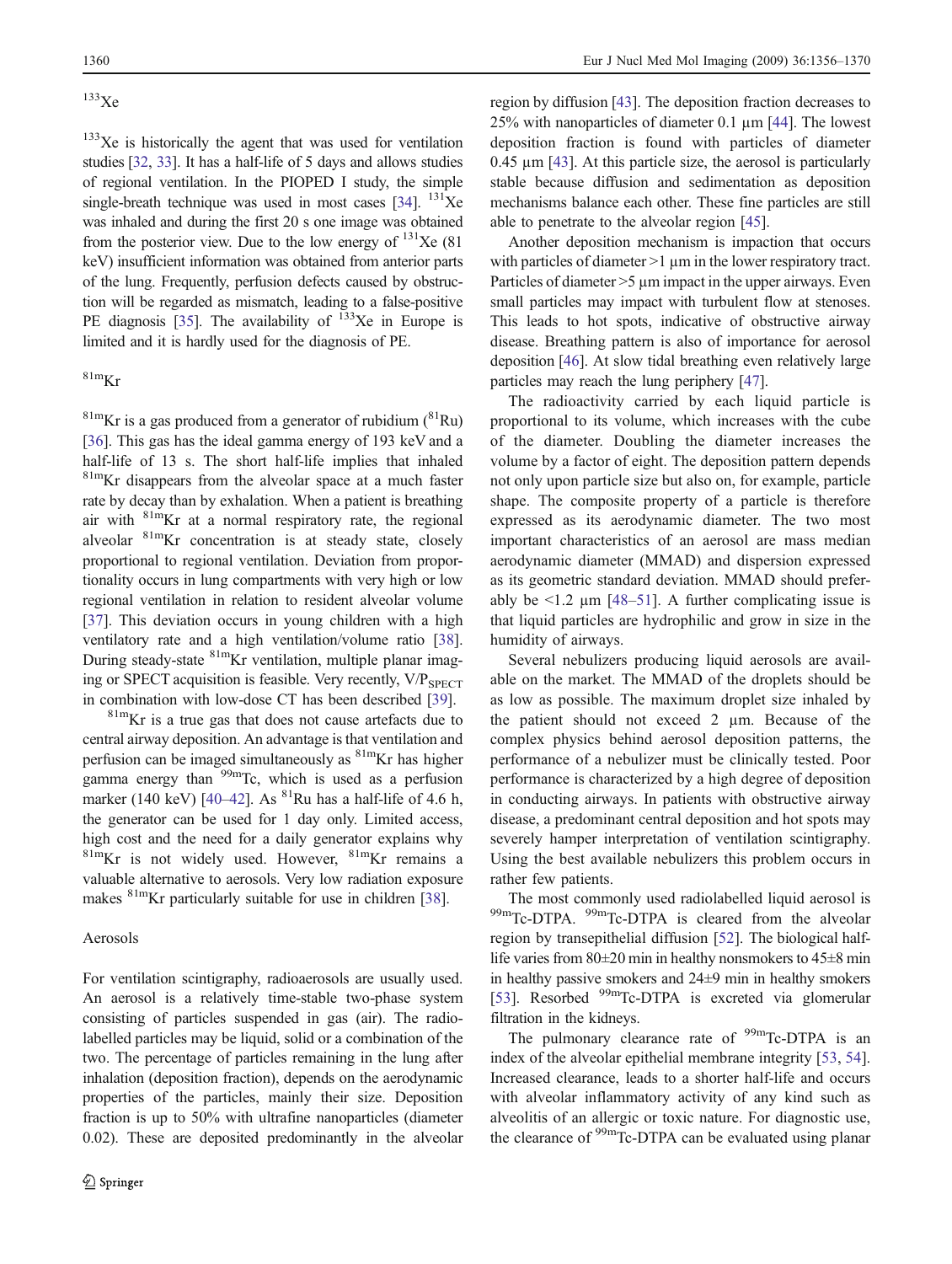or tomographic scintigraphy [\[55](#page-12-0), [56\]](#page-12-0). Continuous recording over 20–45 min allows more detailed analysis for evaluation of biphasic clearance in disease [\[57](#page-12-0)–[59](#page-12-0)].

Technegas is an aerosol comprising extremely small 99mTc-labelled solid graphite particles generated at high temperature [[60,](#page-12-0) [61](#page-12-0)]. Technegas particles have a diameter of about 0.005–0.2 µm [[62\]](#page-12-0) and are hydrophobic but tend to grow by aggregation, and should therefore be used within 10 min of generation. The graphite particles are slowly cleared from the alveolar region by resorption. The biological half-life is 135 h [\[63](#page-12-0)]. Ventilation studies with  $^{99m}$ Tc-Technegas and with  $^{81m}$ Kr give comparable information [[64](#page-12-0)–[68\]](#page-12-0). However, hot spots are rarely seen with <sup>99m</sup>Tc-Technegas in patients with airway obstruction [\[66](#page-12-0), [69\]](#page-12-0). Using <sup>99m</sup>Tc-Technegas has minimized the problem of hotspots in patients with obstructive lung disease and is according to clinical experience better than the best liquid aerosols.

#### Perfusion scintigraphy

#### 99mTc-MAA

Perfusion scintigraphy is accomplished by microembolization with radiolabelled particles injected into a peripheral vein. The commercially used particles are MAA which are labelled with  $99m$ Tc. They are 15–100 µm in size and lodge in the pulmonary capillaries and in the precapillary arterioles. The particle distribution accurately defines regional lung perfusion. When performing the study, an important factor is the number of particles injected. A minimum of 60,000 particles is required to obtain uniform distribution of activity reflecting regional perfusion [\[70](#page-12-0)]. Normally, about 400,000 labelled particles are injected. Bearing in mind that there are over 280 billion pulmonary capillaries and 300 million precapillary arterioles, the administration of up to 400,000 particles will result in obstruction of only a very small fraction of pulmonary vessels. A reduction in the number of particles administered to between 100,000 and 200,000 is recommended in patients with known pulmonary hypertension, right to left heart shunt or after a single

lung transplantation. In infants and children the number of particles may be further reduced in accordance with weight [\[38](#page-11-0)].

Quality control and injection practice

Radiochemical purity should be determined as it may vary widely. As particles tend to settle on standing, the vial should be shaken gently before use. Withdrawal of blood into the syringe should be avoided as this will cause aggregation of MAA particles that may result in perfusion artefacts. The suspension containing <sup>99m</sup>Tc-MAA should be given by slow intravenous bolus injection over 30 s while the patient breathes at normal tidal volumes. This will ensure that the particles are infused over several respiratory cycles facilitating uniform distribution within the pulmonary circulation.

#### Radiation activity and radiation exposure

A key objective of imaging in PE is to minimize radiation exposure without sacrificing image quality and diagnostic accuracy. The amounts of radiation involved must be considered together with imaging protocols. Table 1 gives basic data of relevance.

The biological half-life of  $99m$ Tc-DTPA is 55–108 min [\[51](#page-12-0)] and of  $\mathrm{^{99m}Tc}$ -Technegas is 135 h [\[63](#page-12-0)].

#### Pregnancy

Pregnancy, particularly during the first trimester, poses unique circumstances in relation to radiation hazards [\[75](#page-12-0)]. In pregnant women, the interpretation of lung perfusion scintigraphy is usually straightforward because of the low frequency of comorbid pulmonary disorders [\[76](#page-12-0)]. Therefore, to minimize radiation, a 1- to 2-day protocol is suggested. Perfusion-only scans should be performed on day 1, using a reduced dose of  $\frac{99 \text{m}}{2}$ Tc-MAA. In most patients PE can be excluded on the basis of a normal perfusion pattern. When the perfusion pattern is abnormal but not diagnostic of PE, subcutaneous low molecular

Table 1 Data on radiation exposure in adults

| Reference | Radiopharmaceutical | Administered activity (MBq) | Critical organ, dose (mGy/MBq) | Effective dose (mSv/MBq) |
|-----------|---------------------|-----------------------------|--------------------------------|--------------------------|
| [71]      | $99m$ Tc-MAA        | $40 - 120$                  | Lungs, $0.067$                 | 0.017                    |
| $[72]$    | 99mTc-DTPA          | $20 - 30$                   | Bladder, 0.047                 | 0.007                    |
| $[73]$    | Technegas           | $20 - 30$                   | Lungs, $0.11$                  | 0.015                    |
| $[74]$    | $81m$ Kr            | $40 - 400$                  | Lungs, 0.0068                  | 0.0007                   |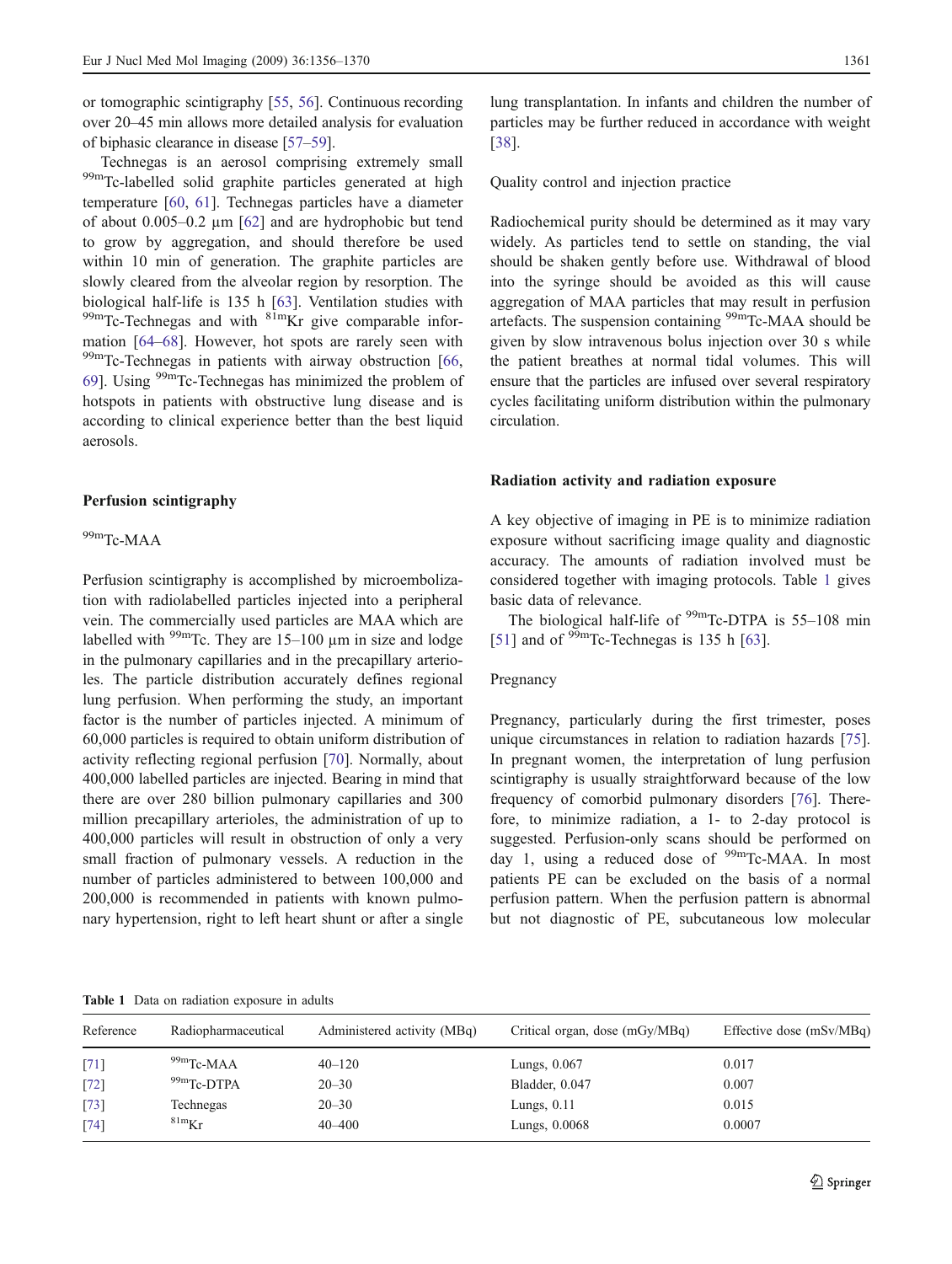<span id="page-6-0"></span>heparin can be given until a ventilation study is performed on day 2, using an activity deposited in the lung of 20–30 MBq. After the first trimester the standard 1-day protocol or the 1- to 2-day protocol can be used.

#### Imaging protocols

 $V/P<sub>PLANAR</sub>$  compared to  $V/P<sub>SPECT</sub>$ 

 $V/P_{SCAN}$  may be carried out using  $V/P_{PLANAR}$  or  $V/P_{SPECT}$ . There are compelling reasons for the introduction of  $V/P<sub>SPECT</sub>$ . An occlusive clot in a segmental artery causes on average a perfusion defect large enough to be detected on the basis of six to eight planar images, despite the low

Fig. 3 Planar (a) and SPECT (b) studies in the same patient

resolution of  $V/P<sub>PLANAR</sub>$  and motion artefacts [[77\]](#page-12-0). However, difficulties arise, mainly in medial segments which are located adjacent to the mediastinum and are poorly visualized on the outer contour of the lung. Detection of ventilation and perfusion defects at the subsegmental level is possible by planar imaging, but is considerably better by SPECT (Fig. 3). In a pig model with artificial subsegmental emboli, the sensitivity of  $V/P_{\text{PLANAR}}$  was 67% and of V/PSPECT was 93% [\[78](#page-12-0)]. In clinical studies, Bajc et al. identified 53% more mismatched regions with SPECT [\[79](#page-13-0)]. In a study by Collart et al.,  $V/P_{SPECT}$  increased the specificity for PE from 78% to 96% at similar sensitivities [\[80](#page-13-0)]. Reinartz et al. found a sensitivity and specificity of 0.76 and 0.85, respectively, with  $V/P<sub>PLANAR</sub>$  compared to 0.97 and 0.91 with V/P<sub>SPECT</sub> [[81\]](#page-13-0).

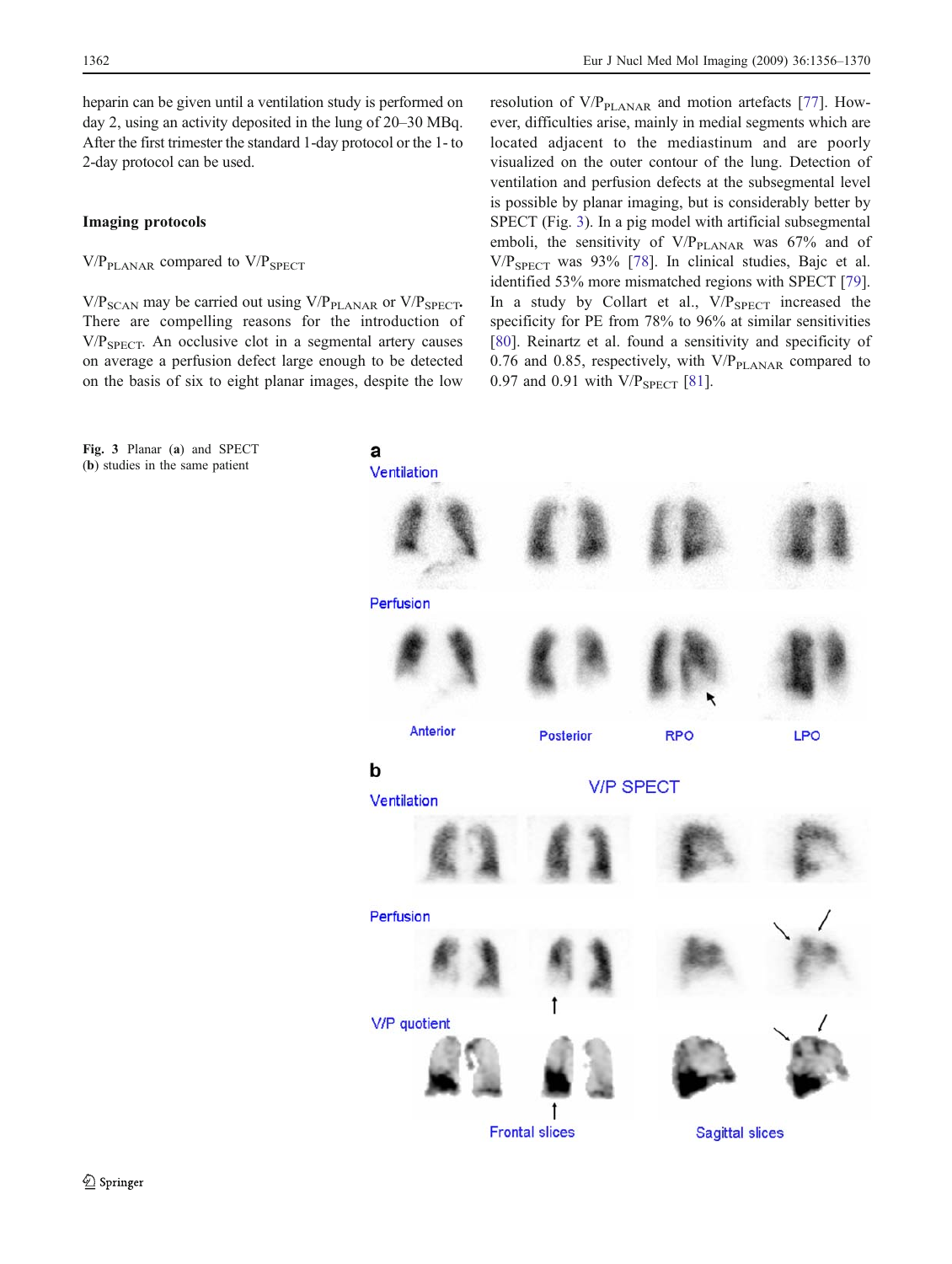$V/P<sub>SCAN</sub>$ : the value of ventilation scintigraphy

 $V/P_{SCAN}$  should be performed using a 1-day protocol for the following reasons. PE is an acute and life-threatening disease that should be diagnosed and treated without delay. To save time and resources, protocols for both  $V/P<sub>PLANAR</sub>$ and  $V/P_{\text{SPECT}}$  with very low isotope doses have been designed to allow a complete study from referral to report within 1 h [[56,](#page-12-0) [79,](#page-13-0) [82\]](#page-13-0). The gamma camera and the staff are then only engaged on one occasion and then for a short time, which not infrequently is a logistical prerequisite for a 1-day protocol. Furthermore, after a ventilation scan with very low activity, moderate activity yields optimal perfusion image quality, which is a central issue. With the recommended protocol, the total radiation dose is lower than in many current protocols.

Outpatient therapy for PE has been shown to be safe [[83](#page-13-0)–[85\]](#page-13-0). The advantages include among others saving in cost. Full safe outpatient treatment calls for immediate diagnosis that depends on a 1-day V/P protocol. A further value of ventilation scintigraphy is that it allows a delineation of the lung that is independent of the perfusion pattern. Perfusion defects, particularly in the middle lobe and the lingula, may be overlooked in the absence of ventilation images [[86\]](#page-13-0).

Interpretation of  $V/P_{SPECT}$  is facilitated by  $V/P$  quotient images, the acquisition of which requires that the ventilation study is immediately followed by the perfusion study [[55](#page-12-0), [79\]](#page-13-0). In the presence of perfusion perturbations, ventilation scintigraphy is a prerequisite for the diagnosis of PE particularly when combined with other lung diseases as well as to provide an explanation of the patient's symptoms.

# $V/P<sub>PLANAR</sub>$  acquisition

If  $V/P_{SPECT}$  is not feasible, planar imaging is performed with at least four views (anterior, posterior, left and right posterior oblique). Preferably six to eight projections are used. The recommended matrix size is 256×256, used with a high-resolution, low-energy collimator; 500– 1,000 kcounts per view is recommended. For further details see Tagil et al. [\[56](#page-12-0)].

#### Perfusion-only scintigraphy

Perfusion defects are caused by a variety of lung diseases and are considered nonspecific. The sensitivity and specificity of the perfusion scan alone in the diagnosis or exclusion of PE was reappraised by Miniati et al. in the PISA-PED study [[87\]](#page-13-0). In that study, 890 patients with suspected PE were evaluated. Pulmonary angiography (selective or superselective) was in most cases used as reference. Perfusion scans were independently attributed to one of four predetermined categories: (1) normal (no perfusion defects); (2) near-normal (impressions caused by enlarged heart, hila, or mediastinum seen in an otherwise normal scan); (3) abnormal, suggestive of pulmonary embolism (single or multiple wedge-shaped perfusion defects); and (4) abnormal, not suggestive of pulmonary embolism (single or multiple perfusion defects other than wedge-shaped). The perfusion scan yielded a sensitivity of 86%, and a specificity of 93% in relation to angiography. Recently, the PISA-PED criteria were used to rate 889 perfusion scans from the PIOPED II trial. Lung scans were examined by two independent readers. The weighted sensitivity of the perfusion scan was 82%, and the weighted specificity 96% [[88\]](#page-13-0).

Perfusion-only scintigraphy is recommended during pregnancy and in patients with suspected massive PE.

# V/PSPECT acquisition

In order to minimize vertical ventilation and perfusion gradients, inhalation of aerosols and intravenous injections of MAA should be performed in the supine position. During inhalation, activity over the lungs should be monitored to ensure adequacy of pulmonary deposition.

For  $V/P_{SPECT}$ , a large field-of-view dual or triple head gamma camera is needed to limit acquisition time and the risk of patient movement. In a systematic study, Palmer et al. tested the relationships between activities, acquisition times, collimators and matrices for optimal SPECT imaging [\[55](#page-12-0)]. A 1 to 4 activity ratio between ventilation and perfusion was found to be optimal. An ideal combination was 25–30 MBq for ventilation studies and 100–120 MBq for perfusion studies. Images should be acquired using a 64×64 matrix and a general purpose collimator and a total acquisition time of 20 min. In clinical practice this strategy has proved to be feasible and adequate in several recent studies [[79,](#page-13-0) [89](#page-13-0)–[92](#page-13-0)].

Many centres are using much higher doses. To reduce radiation exposure to the lowest level possible with maintained diagnostic safety is, on the basis of ethical concerns and good medical practice, a crucial issue. Therefore, the activities and acquisition protocol of Palmer et al. are recommended [[55\]](#page-12-0).

The total number of projections is 128 (64 with each camera head). For ventilation SPECT study each projection takes 10 s. The perfusion study is undertaken immediately after the ventilation SPECT acquisition without patient movement, each projection lasting 5 s. During the examination the patient remains in the supine position, carefully maintained between ventilation and perfusion acquisitions. The total immobilization time of 20 min is well tolerated even by critically ill patients. The procedure is practical for the staff.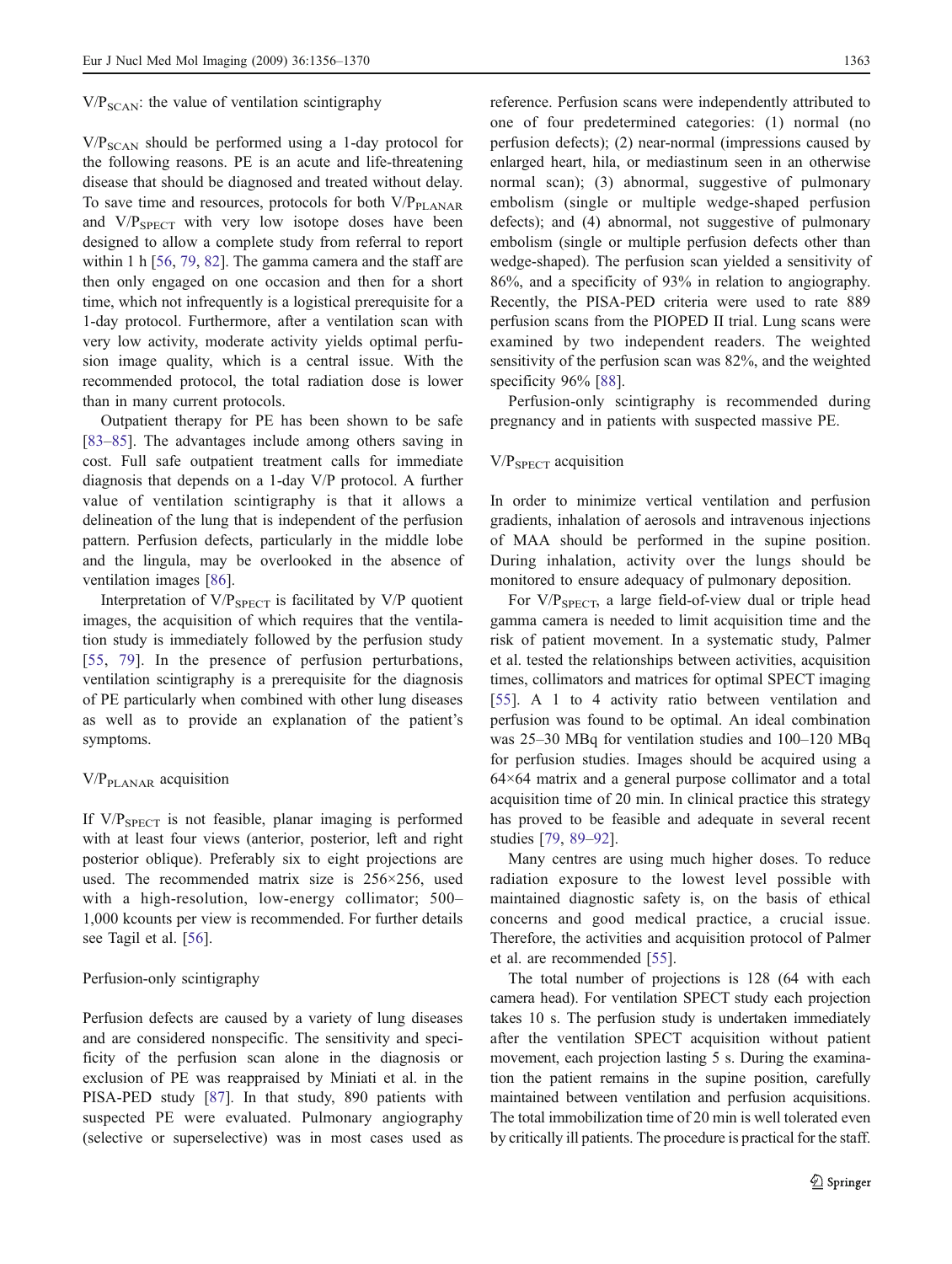# $V/P<sub>SPECT</sub> reconstruction and display$

Iterative reconstruction using OSEM (ordered-subset expectation maximization) with, for example, eight subsets and two iterations is recommended [\[55,](#page-12-0) [79,](#page-13-0) [93](#page-13-0)]. Standard software can be used for this as well as for image presentation in the frontal, sagittal and transverse projections as well as for presentation of rotating 3-D images.

A further option is to calculate and display V/P quotient images. Based upon acquisition in which the patient is examined without movement between ventilation and perfusion imaging, ventilation background may be subtracted from perfusion tomograms [\[55](#page-12-0), [79](#page-13-0)]. After normalization of the ventilation to perfusion count rates, a ventilation/perfusion quotient is calculated ( $V/P<sub>quotient</sub>$ ). The  $V/P<sub>quotient</sub>$  images facilitate diagnosis and quantification of PE extension, particularly in complex cases. Notably, as attenuation is similar for ventilation and perfusion studies,  $V/P<sub>quotient</sub>$ images make attenuation correction less important.

# Interpretation of  $V/P<sub>SCAN</sub>$

# Diagnosis of acute PE

Probabilistic interpretation based upon simplistic criteria were promoted through the PIOPED I study [[34\]](#page-11-0). The terms used were high, intermediate, low and very low probability  $V/P<sub>SCAN</sub>$ , and indeterminate (nondiagnostic) examinations. Such or similar terminology is extremely rare in other clinical contexts. This language has not gained acceptance in other fields. The most likely reason is that in clinical practice this strategy is inherently impracticable. According to Bayes' theorem, probability cannot be defined from a single test without taking into account prior probability. Furthermore, the PIOPED I criteria were formulated and applied on the basis of techniques that are today obsolete. For example, regional ventilation was mapped from a posterior planar acquisition following the inhalation of <sup>133</sup>Xe. Additionally, an abnormal chest radiograph or ventilation scintigram implied that the scintigraphy was categorized as nondiagnostic, which is unwarranted as shown by more recent studies [\[82](#page-13-0), [90](#page-13-0), [93\]](#page-13-0). In the PIOPED study, direct comparison of conventional PA and planar ventilation scintigraphy, using <sup>133</sup>Xe for ventilation, yielded poor results with agreement as low as 50% [\[34](#page-11-0)]. Therefore the PIOPED criteria were fundamentally flawed.

Interpretation of imaging tests such as  $V/P_{SPECT}$  and  $V$ / P<sub>PLANAR</sub> should be based upon:

- Basic criteria for reading the images
- & Knowledge and experience of the interpreter according to the principle of "gestalt" [[94,](#page-13-0) [95](#page-13-0)]

& Pretest probability in accordance with the principle of Holistic interpretation

Furthermore, to be clinically useful, interpretation of an imaging test should be affirmative or negative with respect to PE (PE: yes or no) and should not be based on probability categories [[77\]](#page-12-0).

The recommended basic criteria for reading  $V/P_{SPECT}$ and  $V/P<sub>PLANAR</sub>$  are the following:

No PE is reported if there is (are):

- Normal perfusion pattern conforming to the anatomic boundaries of the lungs
- Matched or reversed mismatch V/P defects of any size, shape or number in the absence of mismatch
- & Mismatch that does not have a lobar, segmental or subsegmental pattern

PE is reported if there is:

& V/P mismatch of at least one segment or two subsegments that conforms to the pulmonary vascular anatomy

Nondiagnostic for PE is reported if there are:

Multiple V/P abnormalities not typical of specific diseases.

The fundamental assumption behind these criteria is the fact that in those patients with a clinical suspicion of PE, PE is the principal cause of lobar, segmental or subsegmental V/ P mismatch. Howarth et al. stated that for diagnosis of PE "more than 0.5 segment of ventilation/perfusion mismatch is sufficient" [\[96](#page-13-0)]. Crucially, the shape of a mismatch should be pleural based and should conform to known subsegmental and segmental vascular anatomy as stressed in the PISA-PED study [\[87\]](#page-13-0). Applying these principles of interpretation, recent  $V/P_{SPECT}$  studies amounting to over 3,000 cases have shown negative predictive values of 97–99%, sensitivities of 96–99%, and specificities of 91–98% for PE diagnosis. Rates of nondiagnostic findings were 1–3% [\[81](#page-13-0), [82](#page-13-0), [90,](#page-13-0) [93\]](#page-13-0). The experience of the interpreter is involved in the process that carries the name gestalt [\[94](#page-13-0), [95\]](#page-13-0). Another term frequently used is holistic interpretation, which implies that clinical information and laboratory tests are taken into account together with all observed signs and patterns in ventilation and perfusion scintigrams. Schemes for clinical probabilities may be of significant value [\[97](#page-13-0)–[99\]](#page-13-0). This is further underlined in Part 2 of these guidelines [\[100](#page-13-0)].

# Chronic PE

Chronic PE is a distinct entity. Its clinical presentation is often insidious. It is progressive and without treatment has a poor prognosis [\[101,](#page-13-0) [102\]](#page-13-0). Mortality is related to pulmonary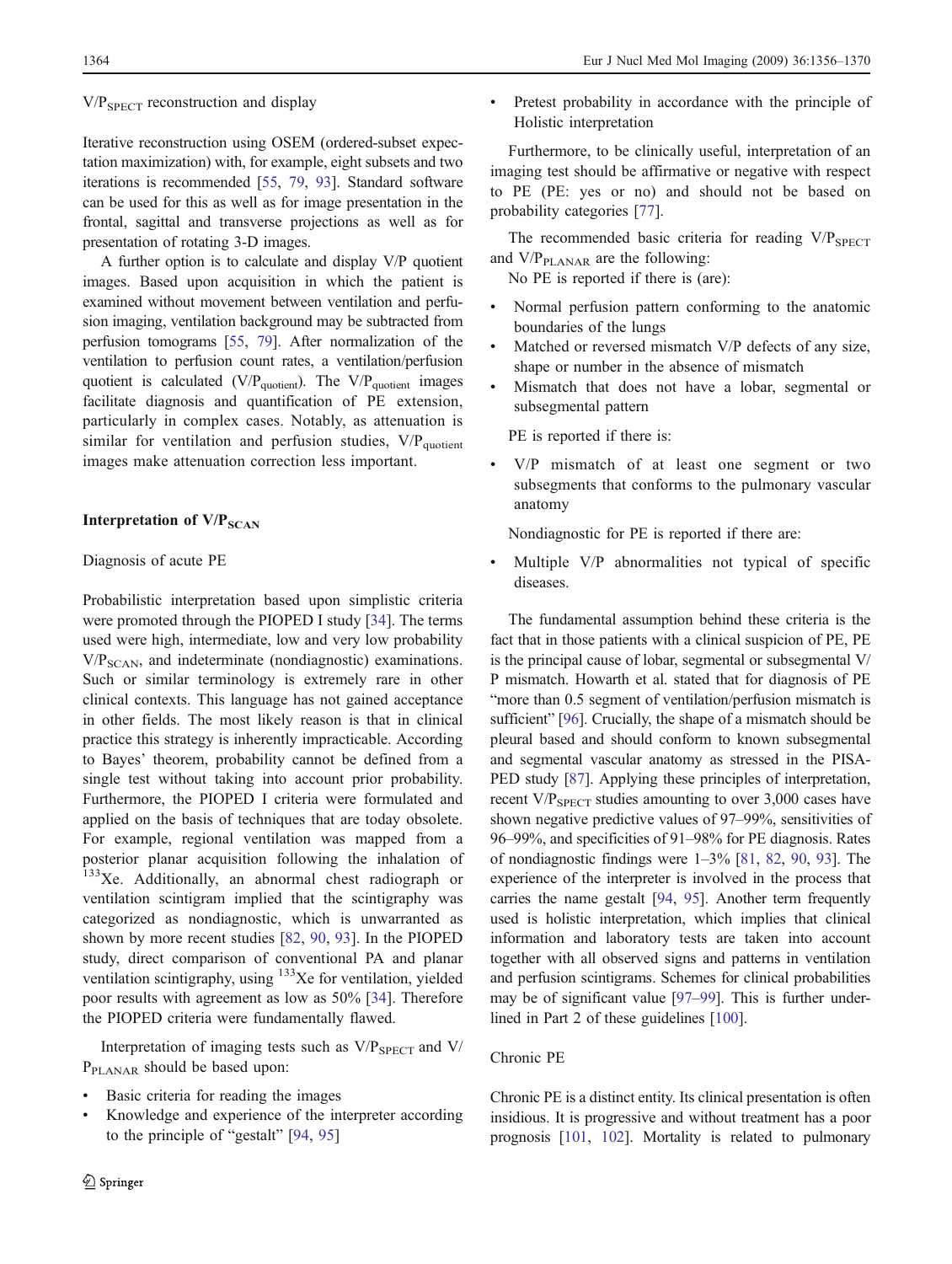hypertension, right heart failure and arrhythmia.  $V/P_{SCAN}$  is conventionally a mainstay in the diagnosis of chronic thromboembolic pulmonary hypertension [\[103](#page-13-0)–[105\]](#page-13-0). Recently, a group from Hammersmith Hospital reported a head to head comparison between MDCT and V/P<sub>PLANAR</sub> in patients with pulmonary hypertension. MDCT had a sensitivity of 51% while the sensitivity of  $V/P<sub>PLANAR</sub>$  was 96–97% at a specificity of 90%, confirming previous data [[106\]](#page-13-0). The authors concluded that "ventilation/perfusion scintigraphy, which is widely available and easy to perform. has a higher sensitivity than MDCT as well as very good specificity in detecting chronic pulmonary thromboembolic disease as a potential curable cause of PH". Figure 4 illustrates typical  $V/P_{SPECT}$  findings in patients with pulmonary hypertension caused by chronic PE, not recognized by MDCT.

#### Additional diagnostic outcomes

In addition to the diagnosis of PE,  $V/P_{\text{SCAN}}$  may provide evidence of other pathologies, such as COPD, left heart failure and pneumonia. The frequency of additional findings using  $V/P<sub>SPECT</sub>$  has been reported to be 39% among patients without PE, and 22% among patients with PE [\[90](#page-13-0)]. COPD is characterized on  $V/P<sub>SCAN</sub>$  by matched ventilation and perfusion defects. Frequently, ventilation defects are more pronounced than perfusion defects. This is known as reverse mismatch [[107,](#page-13-0) [108](#page-13-0)]. A significant correlation between the degree of abnormalities on aerosol ventilation imaging and pulmonary function tests has been reported [[109\]](#page-13-0). PE is quite frequent in COPD [\[110,](#page-13-0) [111\]](#page-14-0) and accounts for up to 10% of deaths in patients with stable



Fig. 4 Sagittal slices of the right lung in a patient with pulmonary hypertension. Multiple perfusion defects are seen in ventilated areas, highlighted in the V/P quotient images. MDCT was normal in this patient



Fig. 5 Frontal slices in a patient with COPD and PE. Ventilation is very uneven in the whole lung. In addition, multiple perfusion defects are seen in ventilated areas. Mismatch is highlighted in  $V/P<sub>quotient</sub>$ images

COPD [\[112](#page-14-0)]. PE can be diagnosed using  $V/P_{SPECT}$  in patients with coexisting COPD (Fig. 5).

In left heart failure, perfusion is redistributed towards upper lung regions (Fig. 6) [\[92](#page-13-0), [113](#page-14-0), [114](#page-14-0)]. In a recent study based on  $V/P_{SPECT}$  in consecutive patients with suspected PE, 99mTc-MAA was injected with the patient in the supine position. Redistribution of perfusion towards ventral lung regions was observed in 15% of the patients, indicating left heart failure [\[92](#page-13-0)]. The positive predictive value for heart failure was 88% or higher. In heart failure, ventilation is usually redistributed to a lesser extent than perfusion, V/P mismatch may be observed in dorsal regions. This V/P mismatch has a nonsegmental diffuse pattern and should not be misinterpreted as PE.



Fig. 6 Sagittal slices from the right lung. Antigravitational redistribution of perfusion is pronounced. Ventilation is less affected causing mismatch. Note that the pattern is not of a segmental character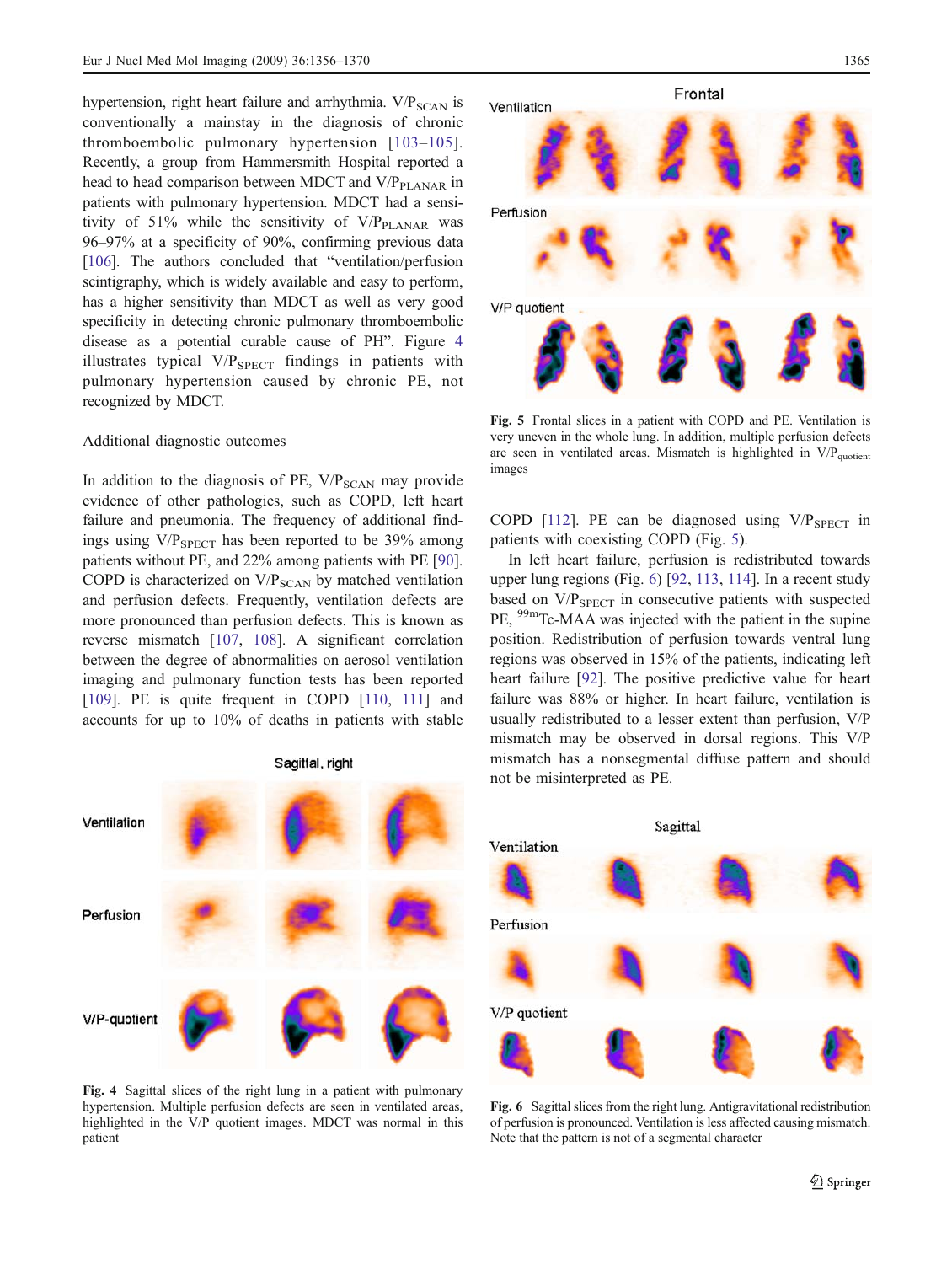Pneumonia is characterized by a matched ventilation/ perfusion pattern [\[115\]](#page-14-0). Ventilation defects usually exceed perfusion defects, causing reverse mismatch [[115](#page-14-0), [116](#page-14-0)]. A valuable sign of pneumonia is the 'stripe sign' that refers to maintained perfusion along the pleural surface, peripheral to a central matched defect (Fig. 7) [[29,](#page-11-0) [30](#page-11-0)].  $V/P_{SPECT}$ facilitates the identification of the stripe sign [\[89](#page-13-0), [117\]](#page-14-0).

# Pitfalls in the interpretation of  $V/P_{SCAN}$

As with any diagnostic test, it is vital that the clinician reporting the lung scan is aware of a number of sources of error. These include the following:

- Technical artefacts may arise from preinjection handling of the  $\rm{^{99m}Tc\text{-}MAA}$ . Drawing blood into the syringe containing the solution of  $\frac{99 \text{m}}{\text{C}}$  -MAA may cause aggregation of particles, creating hot spots in the images. A similar result may arise from failure to resuspend 99mTc-MAA particles prior to administration.
- Planar imaging may underestimate the presence or extent of perfusion abnormalities due to superposition of lung regions with normal perfusion. This is reflected as shine-through masking of embolized regions. This problem is eliminated by  $V/P_{SPECT}$  (Fig. [3\)](#page-6-0).
- Technegas is preferred over liquid aerosols in patients with COPD. In rare patients with emphysema, Technegas particles are trapped in bullae causing a pattern that may be mistaken for a mismatch [\[81\]](#page-13-0).



Fig. 7 Sagittal slices of the left lung in a patient with extensive pneumonia in whom the chest radiograph was interpreted as atelectasis. The left lung shows nearly absent ventilation in areas with much better perfusion (arrow stripe sign). V/P quotient highlights reversed mismatch

- Mismatched perfusion defects, which do not have a clear segmental character, may be seen in older, partly resolved PE, but are not the result of acute PE. Moreover, nonsegmental mismatched defects are observed in a number of lung disorders including lung cancer, mediastinal lymphadenopathy, postradiation pneumonitis/fibrosis and heart failure.  $V/P_{SPECT}$  facilitates the identification of segmental perfusion defects, which are particularly well visualized using rotating 3-D volume images.
- It has been argued that  $V/P_{\text{SCAN}}$  may fail to detect PE when the thromboembolism causes only partial vascular occlusion with few haemodynamic effects [[118](#page-14-0)]. However, it is generally accepted that a negative  $V/P_{\text{SPECT}}$ scan excludes PE. Accordingly, this potential problem has low clinical significance. An explanation for this may be that nonocclusive emboli are paralleled by occlusive PE in other regions leading to diagnosis. On the other hand, if a partly occluding embolus is recognized (segmental perfusion clearly reduced but not absent while ventilation is normal), the finding should be reported as PE.
- Unilateral absence of perfusion in a whole lung with preserved ventilation and without any V/P mismatch in the other lung is generally not due to PE [94, 119]. In such cases, a CT scan of the thorax may reveal the presence of other pathologies such as tumour and other mediastinal processes, congenital pulmonary vascular abnormalities or aortic aneurysm.

#### Conclusion

 $V/P<sub>SPECT</sub>$  is strongly recommended as it allows the diagnosis of PE to be made with accuracy even in the presence of diseases such as COPD and pneumonia. Technegas is preferred over DTPA in patients with COPD. When available,  ${}^{81m}$ Kr is advantageous. The radiation dose should be reduced as much as possible without clinically significant image deterioration. This implies 30 MBq of  $\rm{^{99m}Tc}$ -aerosol for the ventilation scan preceding 100–120 mBq for the perfusion scan both for V/ P<sub>PLANAR</sub> and V/P<sub>SPECT</sub>. In pregnancy only a perfusion scan is recommended. Probabilistic interpretation is obsolete and should be replaced by holistic interpretation. A fundamental criterion for PE is mismatch in more than one subsegment.

Acknowledgments We would like to thank the EANM Dosimetry Committee for their contribution, and Medan Rehani, chair of the Task Group on Radiation Protection, IAEA, for sharing his knowledge and for fruitful discussions.

Conflicts of interest None.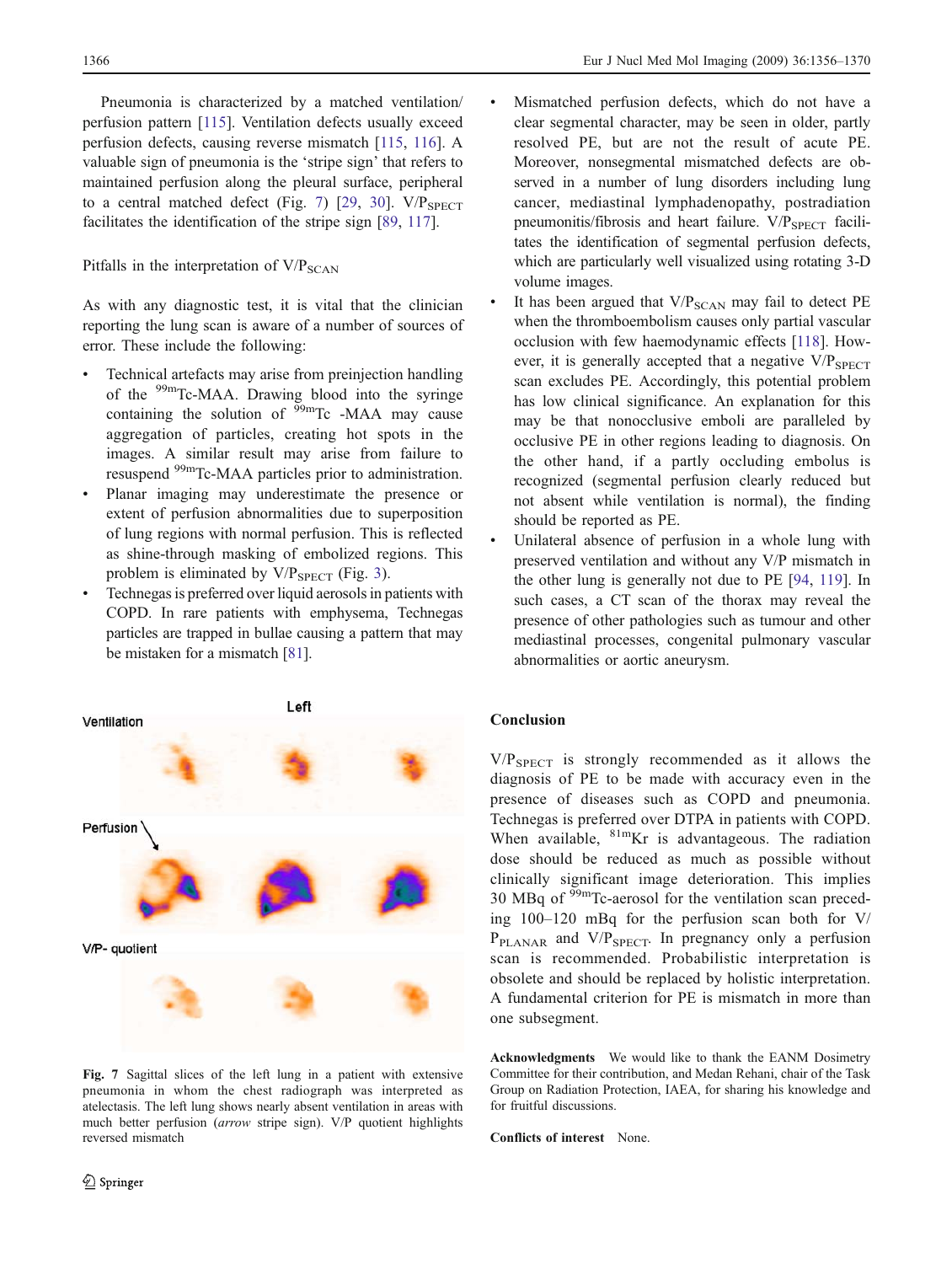#### <span id="page-11-0"></span>References

- 1. Barritt DW, Jordan SC. Anticoagulant drugs in the treatment of pulmonary embolism. A controlled trial. Lancet 1960;1:1309–12. doi:[10.1016/S0140-6736\(60\)92299-6](http://dx.doi.org/10.1016/S0140-6736(60)92299-6).
- 2. Coulden R. State-of-the-art imaging techniques in chronic thromboembolic pulmonary hypertension. Proc Am Thorac Soc 2006;3:577–83. doi[:10.1513/pats.200605-119LR](http://dx.doi.org/10.1513/pats.200605-119LR).
- 3. White RH. The epidemiology of venous thromboembolism. Circulation 2003;107:I4–8. doi[:10.1161/01.CIR.0000078468.11849.66.](http://dx.doi.org/10.1161/01.CIR.0000078468.11849.66)
- 4. Heit JA. The epidemiology of venous thromboembolism in the community: implications for prevention and management. J Thromb Thrombolysis 2006;21:23–9. doi[:10.1007/s11239-006-5572-y.](http://dx.doi.org/10.1007/s11239-006-5572-y)
- 5. Nordstrom M, Lindblad B. Autopsy-verified venous thromboembolism within a defined urban population – the city of Malmo, Sweden. APMIS 1998;106:378–84.
- 6. Tapson VF. Acute pulmonary embolism. N Engl J Med 2008;358:1037–52. doi[:10.1056/NEJMra072753.](http://dx.doi.org/10.1056/NEJMra072753)
- 7. Lehmann R, Suess C, Leus M, Luxembourg B, Miesbach W, Lindhoff-Last E, et al. Incidence, clinical characteristics, and long-term prognosis of travel-associated pulmonary embolism. Eur Heart J 2009;30:233–41.
- 8. Kakkar VV, Howe CT, Flanc C, Clarke MB. Natural history of postoperative deep-vein thrombosis. Lancet 1969;2:230–2. doi[:10.](http://dx.doi.org/10.1016/S0140-6736(69)90002-6) [1016/S0140-6736\(69\)90002-6](http://dx.doi.org/10.1016/S0140-6736(69)90002-6).
- 9. Moser KM, Fedullo PF, LitteJohn JK, Crawford R. Frequent asymptomatic pulmonary embolism in patients with deep venous thrombosis. JAMA 1994;271:223–5. doi:[10.1001/jama.271.3.223](http://dx.doi.org/10.1001/jama.271.3.223).
- 10. Goldhaber SZ, Visani L, De Rosa M. Acute pulmonary embolism: clinical outcomes in the International Cooperative Pulmonary Embolism Registry (ICOPER). Lancet 1999;353:1386–9. doi[:10.1016/S0140-6736\(98\)07534-5](http://dx.doi.org/10.1016/S0140-6736(98)07534-5).
- 11. Nijkeuter M, Hovens MM, Davidson BL, Huisman MV. Resolution of thromboemboli in patients with acute pulmonary embolism: a systematic review. Chest 2006;129:192–7. doi[:10.](http://dx.doi.org/10.1378/chest.129.1.192) [1378/chest.129.1.192.](http://dx.doi.org/10.1378/chest.129.1.192)
- 12. James W, Menn S. Rapid resolution of pulmonary embolism in man. Wis Med J 1978;128:60–4.
- 13. Fredin H, Arborelius M Jr. Scintigraphic evaluation of pulmonary embolism after total hip replacement, using a dry 99mTcmicroaerosol for regional ventilation. Eur J Nucl Med 1982;7:494–9. doi:[10.1007/BF00257214.](http://dx.doi.org/10.1007/BF00257214)
- 14. Coakley AJ. Timing of VQ ventilation perfusion scanning. Eur J Nucl Med 1995;22:1099–100.
- 15. Goldhaber SZ, Elliott CG. Acute pulmonary embolism: part I: epidemiology, pathophysiology, and diagnosis. Circulation 2003;108:2726–9. doi[:10.1161/01.CIR.0000097829.89204.0C](http://dx.doi.org/10.1161/01.CIR.0000097829.89204.0C).
- 16. Lee CH, Hankey GJ, Ho WK, Eikelboom JW. Venous thromboembolism: diagnosis and management of pulmonary embolism. Med J Aust 2005;182:569–74.
- 17. Eriksson L, Wollmer P, Olsson CG, Albrechtsson U, Larusdottir H, Nilsson R, et al. Diagnosis of pulmonary embolism based upon alveolar dead space analysis. Chest 1989;96:357–62. doi[:10.1378/](http://dx.doi.org/10.1378/chest.96.2.357) [chest.96.2.357.](http://dx.doi.org/10.1378/chest.96.2.357)
- 18. Torbicki A, Perrier A, Konstantinides S, Agnelli G, Galie N, Pruszczyk P, et al. Guidelines on the diagnosis and management of acute pulmonary embolism: the Task Force for the Diagnosis and Management of Acute Pulmonary Embolism of the European Society of Cardiology (ESC). Eur Heart J 2008;29:2276–315.
- 19. Meacham RR 3rd, Headley AS, Bronze MS, Lewis JB, Rester MM. Impending paradoxical embolism. Arch Intern Med 1998;158:438–48. doi[:10.1001/archinte.158.5.438](http://dx.doi.org/10.1001/archinte.158.5.438).
- 20. Miniati M, Prediletto R, Formichi B, Marini C, Di Ricco G, Tonelli L, et al. Accuracy of clinical assessment in the diagnosis

of pulmonary embolism. Am J Respir Crit Care Med 1999;159:864–71.

- 21. Baile EM, King GG, Muller NL, D'Yachkova Y, Coche EE, Pare PD, et al. Spiral computed tomography is comparable to angiography for the diagnosis of pulmonary embolism. Am J Respir Crit Care Med 2000;161:1010–5.
- 22. Schoepf UJ, Costello P. CT angiography for diagnosis of pulmonary embolism: state of the art. Radiology 2004;230:329–37. doi[:10.1148/radiol.2302021489](http://dx.doi.org/10.1148/radiol.2302021489).
- 23. Stein PD, Henry JW, Gottschalk A. Reassessment of pulmonary angiography for the diagnosis of pulmonary embolism: relation of interpreter agreement to the order of the involved pulmonary arterial branch. Radiology 1999;210:689–91.
- 24. Hull RD, Raskob GE, Coates G, Panju AA. Clinical validity of a normal perfusion lung scan in patients with suspected pulmonary embolism. Chest 1990;97:23–6. doi:[10.1378/chest.97.1.23](http://dx.doi.org/10.1378/chest.97.1.23).
- 25. Moser KM, Guisan M, Cuomo A, Ashburn WL. Differentiation of pulmonary vascular from parenchymal diseases by ventilation-perfusion scintiphotography. Ann Intern Med 1971;75:597–605.
- 26. van Beek EJ, Kuyer PM, Schenk BE, Brandjes DP, ten Cate JW, Buller HR. A normal perfusion lung scan in patients with clinically suspected pulmonary embolism. Frequency and clinical validity. Chest 1995;108:170–3. doi:[10.1378/chest.108.1.170](http://dx.doi.org/10.1378/chest.108.1.170).
- 27. Li DK, Seltzer SE, McNeil BJ. V/Q mismatches unassociated with pulmonary embolism: case report and review of the literature. J Nucl Med 1978;19:1331–3.
- 28. Palevsky HI, Alavi A. A noninvasive strategy for the management of patients suspected of pulmonary embolism. Semin Nucl Med 1991;21:325–31. doi[:10.1016/S0001-2998\(05\)80135-7.](http://dx.doi.org/10.1016/S0001-2998(05)80135-7)
- 29. Sostman HD, Gottschalk A. Prospective validation of the stripe sign in ventilation-perfusion scintigraphy. Radiology 1992;184: 455–9.
- 30. Sostman HD, Ravin CE, Sullivan DC, Mills SR, Glickman MG, Dorfman GS. Use of pulmonary angiography for suspected pulmonary embolism: influence of scintigraphic diagnosis. AJR Am J Roentgenol 1982;139:673–7.
- 31. Creutzig H, Gonda S, Creutzig A, Reilmann H, Hundeshagen H. Frequencies of segmental perfusion and ventilation abnormalities in lung scintigraphy. Eur J Nucl Med 1983;8:401–3.
- 32. Dollery CT, Gillam PM. The distribution of blood and gas within the lungs measured by scanning after administration of 133Xe. Thorax 1963;18:316–25. doi[:10.1136/thx.18.4.316.](http://dx.doi.org/10.1136/thx.18.4.316)
- 33. Knipping HW, Bolt W, Venrath H, Valentin H, Ludes H, Endler P. A new method of heart and lung function testing, the regional functional analysis in the lung and heart clinic by the radioactive noble gas xenon 133 (isotope thoracography). Dtsch Med Wochenschr 1955;80:1146–7.
- 34. The PIOPED Investigators. Value of the ventilation/perfusion scan in acute pulmonary embolism. Results of the prospective investigation of pulmonary embolism diagnosis (PIOPED). JAMA 1990;263:2753–9. doi[:10.1001/jama.263](http://dx.doi.org/10.1001/jama.263).
- 35. Schümichen C, Krause T, Reinartz P. Leitlinie für die Lungenszintigraphie (Version 2). In: Eckardt J, Geworski L, Lerch H, Reiners C, Schober O: Empfehlungen zur Qualitätskontrolle in der Nuklearmedizin. Schattauer Stuttgart, 2009, 71–82.
- 36. Fazio F, Jones T. Assessment of regional ventilation by continuous inhalation of radioactive krypton-81m. BMJ 1975;3:673–6. doi[:10.1136/bmj.3.5985.673](http://dx.doi.org/10.1136/bmj.3.5985.673).
- 37. Valind SO, Rhodes CG, Jonson B. Quantification of regional ventilation in humans using a short-lived radiotracer – theoretical evaluation of the steady-state model. J Nucl Med 1987;28:1144–54.
- 38. Ciofetta G, Piepsz A, Roca I, Fisher S, Hahn K, Sixt R, et al. Guidelines for lung scintigraphy in children. Eur J Nucl Med Mol Imaging 2007;34:1518–26. doi[:10.1007/s00259-007-0485-3.](http://dx.doi.org/10.1007/s00259-007-0485-3)
- 39. Gutte H, Mortensen J, Jensen C, Johnbeck C, von der Recke P, Petersen C, et al. Detection of pulmonary embolism with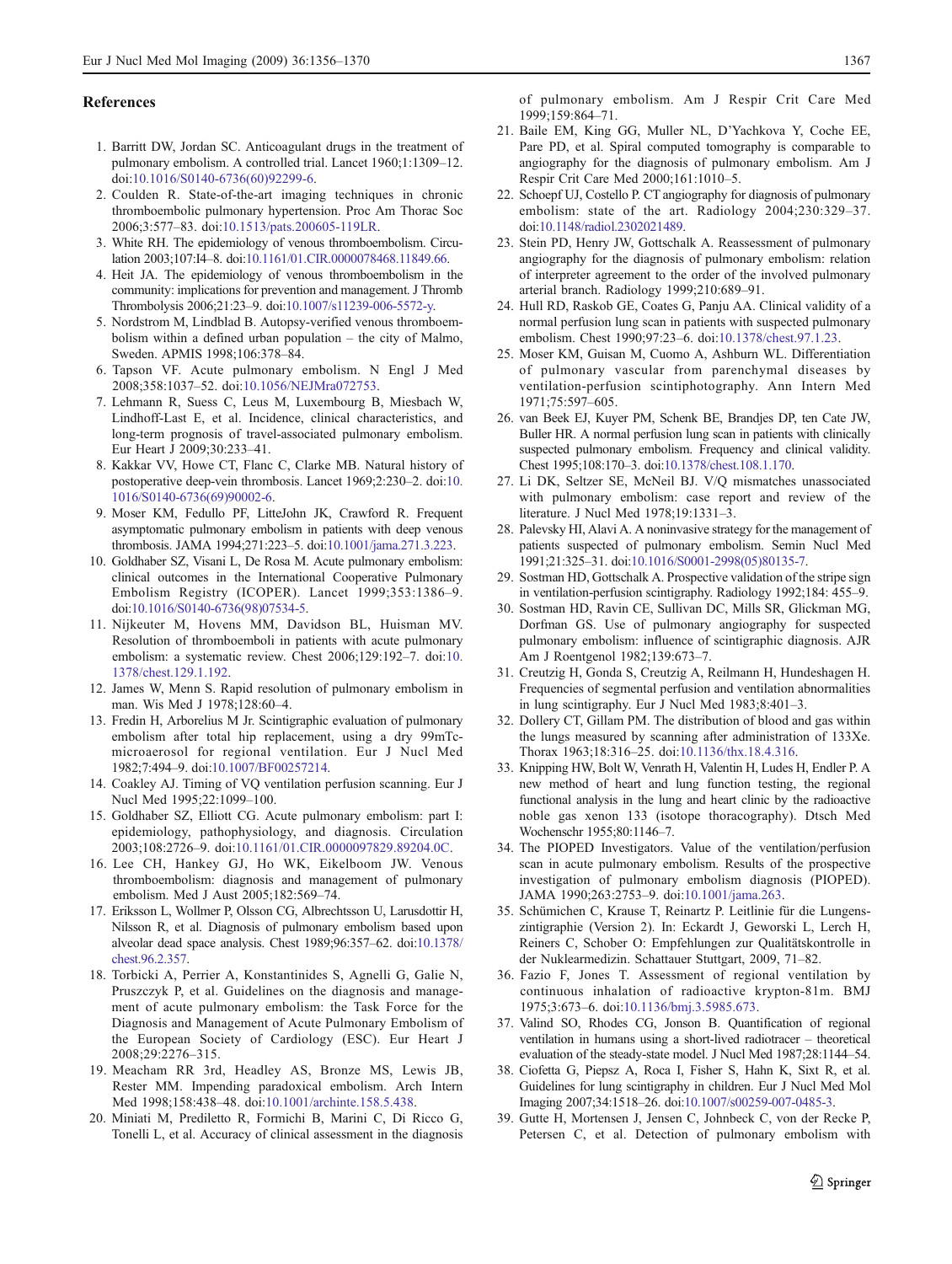<span id="page-12-0"></span>combined ventilation/perfusion SPECT and low dose CT: head-to-head comparison with CT-angiography. J Nucl Med 2009; in press

- 40. Itti E, Nguyen S, Robin F, Desarnaud S, Rosso J, Harf A, et al. Distribution of ventilation/perfusion ratios in pulmonary embolism: an adjunct to the interpretation of ventilation/perfusion lung scans. J Nucl Med 2002;43:1596–602.
- 41. Ohno Y, Koyama H, Takenaka D, Nogami M, Kotani Y, Nishimura Y, et al. Coregistered ventilation and perfusion SPECT using krypton-81m and Tc-99m-labeled macroaggregated albumin with multislice CT utility for prediction of postoperative lung function in non-small cell lung cancer patients. Acad Radiol 2007;14:830–8. doi[:10.1016/j.acra.2007.03.013.](http://dx.doi.org/10.1016/j.acra.2007.03.013)
- 42. Sando Y, Inoue T, Nagai R, Endo K. Ventilation/perfusion ratios and simultaneous dual-radionuclide single-photon emission tomography with krypton-81m and technetium-99m macroaggregated albumin. Eur J Nucl Med 1997;24:1237–44. doi[:10.1007/](http://dx.doi.org/10.1007/s002590050147) [s002590050147](http://dx.doi.org/10.1007/s002590050147).
- 43. Oberdorster G. Pulmonary effects of inhaled ultrafine particles. Int Arch Occup Environ Health 2001;74:1–8. doi:[10.1007/](http://dx.doi.org/10.1007/s004200000185) [s004200000185.](http://dx.doi.org/10.1007/s004200000185)
- 44. Jaques PA, Kim CS. Measurement of total lung deposition of inhaled ultrafine particles in healthy men and women. Inhal Toxicol 2000;12:715–31. doi:[10.1080/08958370050085156](http://dx.doi.org/10.1080/08958370050085156).
- 45. O'Callaghan C, Barry PW. The science of nebulised drug delivery. Thorax 1997;52(Suppl 2):S31–44.
- 46. Dolovich MA. Influence of inspiratory flow rate, particle size, and airway caliber on aerosolized drug delivery to the lung. Respir Care 2000;45:597–608.
- 47. Bennett WD, Mitzner W. Use of aerosols to measure in vivo volume-dependent changes in lung air space dimensions. J Appl Physiol 1985;59:875–83.
- 48. Agnew JE, Francis RA, Pavia D, Clarke SW. Quantitative comparison of 99Tcm-aerosol and 81Krm ventilation images. Clin Phys Physiol Meas 1982;3:21–30. doi[:10.1088/0143-0815/3/1/002.](http://dx.doi.org/10.1088/0143-0815/3/1/002)
- 49. Isawa T, Lee BT, Hiraga K. High-resolution electron microscopy of technegas and pertechnegas. Nucl Med Commun 1996;17:147–52.
- 50. Senden TJ, Moock KH, Gerald JF, Burch WM, Browitt RJ, Ling CD, et al. The physical and chemical nature of technegas. J Nucl Med 1997;38:1327–33.
- 51. Strong JC, Agnew JE. The particle size distribution of technegas and its influence on regional lung deposition. Nucl Med Commun 1989;10:425–30. doi[:10.1097/00006231-198906000-00008.](http://dx.doi.org/10.1097/00006231-198906000-00008)
- 52. Bondesson E, Bengtsson T, Nilsson LE, Wollmer P. Site of deposition and absorption of an inhaled hydrophilic solute. Br J Clin Pharmacol 2007;63:722–31. doi:[10.1111/j.1365-](http://dx.doi.org/10.1111/j.1365-2125.2006.02835.x) [2125.2006.02835.x.](http://dx.doi.org/10.1111/j.1365-2125.2006.02835.x)
- 53. Beadsmoore C, Cheow HK, Szczepura K, Ruparelia P, Peters AM. Healthy passive cigarette smokers have increased pulmonary alveolar permeability. Nucl Med Commun 2007;28:75–7. doi[:10.1097/MNM.0b013e328013eb1e](http://dx.doi.org/10.1097/MNM.0b013e328013eb1e).
- 54. Rinderknecht J, Shapiro L, Krauthammer M, Taplin G, Wasserman K, Uszler JM, et al. Accelerated clearance of small solutes from the lungs in interstitial lung disease. Am Rev Respir Dis 1980;121:105–17.
- 55. Palmer J, Bitzen U, Jonson B, Bajc M. Comprehensive ventilation/perfusion SPECT. J Nucl Med 2001;42:1288–94.
- 56. Tagil K, Evander E, Wollmer P, Palmer J, Jonson B. Efficient lung scintigraphy. Clin Physiol 2000;20:95–100. doi:[10.1046/](http://dx.doi.org/10.1046/j.1365-2281.2000.00232.x) [j.1365-2281.2000.00232.x.](http://dx.doi.org/10.1046/j.1365-2281.2000.00232.x)
- 57. Evander E, Wollmer P, Valind S, Sornmo L, John J, Jonson B. Biexponential pulmonary clearance of 99mTc-DTPA induced by detergent aerosol. J Appl Physiol 1994;77:190–6.
- 58. Kotzerke J, van den Hoff J, Burchert W, Wagner TF, Emter M, Hundeshagen H. A compartmental model for alveolar clearance of pertechnegas. J Nucl Med 1996;37:2066–71.
- 59. Van der Wall H, Murray IP, Jones PD, Mackey DW, Walker BM, Monaghan P. Optimising technetium 99m diethylene triamine penta-acetate lung clearance in patients with the acquired immunodeficiency syndrome. Eur J Nucl Med 1991;18:235–40.
- 60. Burch WM, Sullivan PJ, Lomas FE, Evans VA, McLaren CJ, Arnot RN. Lung ventilation studies with technetium-99m Pseudogas. J Nucl Med 1986;27:842–6.
- 61. Burch WM, Tetley IJ, Gras JL. Technetium-99m 'pseudogas' for diagnostic studies in the lung. Clin Phys Physiol Meas 1984;5:79–85. doi:[10.1088/0143-0815/5/2/003](http://dx.doi.org/10.1088/0143-0815/5/2/003).
- 62. Lemb M, Oei TH, Eifert H, Gunther B. Technegas: a study of particle structure, size and distribution. Eur J Nucl Med 1993;20:576–9. doi[:10.1007/BF00176550](http://dx.doi.org/10.1007/BF00176550).
- 63. Kawakami K, Iwamura A, Goto E, Mori Y, Abe T, Hirasawa Y, et al. Kinetics and clinical application of 99mTc-technegas. Kaku Igaku 1990;27:725–33.
- 64. Cook G, Clarke SE. An evaluation of Technegas as a ventilation agent compared with krypton-81m in the scintigraphic diagnosis of pulmonary embolism. Eur J Nucl Med 1992;19:770–4. doi[:10.](http://dx.doi.org/10.1007/BF00182818) [1007/BF00182818](http://dx.doi.org/10.1007/BF00182818).
- 65. Hartmann IJ, Hagen PJ, Stokkel MP, Hoekstra OS, Prins MH. Technegas versus (81m) Kr ventilation-perfusion scintigraphy: a comparative study in patients with suspected acute pulmonary embolism. J Nucl Med 2001;42:393–400.
- 66. James JM, Lloyd JJ, Leahy BC, Church S, Hardy CC, Shields RA, et al. 99Tcm-Technegas and krypton-81m ventilation scintigraphy: a comparison in known respiratory disease. Br J Radiol 1992;65:1075–82.
- 67. Magnant J, Vecellio L, de Monte M, Grimbert D, Valat C, Boissinot E, et al. Comparative analysis of different scintigraphic approaches to assess pulmonary ventilation. J Aerosol Med 2006;19:148–59. doi[:10.1089/jam.2006.19.148](http://dx.doi.org/10.1089/jam.2006.19.148).
- 68. Peltier P, De Faucal P, Chetanneau A, Chatal JF. Comparison of technetium-99m aerosol and krypton-81m in ventilation studies for the diagnosis of pulmonary embolism. Nucl Med Commun 1990;11:631–8. doi:[10.1097/00006231-199009000-00006](http://dx.doi.org/10.1097/00006231-199009000-00006).
- 69. Inoue T, Watanabe N, Oriuchi N, Tateno M, Tomiyoshi K, Mitomo O, et al. Clinical evaluation of lung scintigraphy with 99mTc-technegas. Nippon Igaku Hoshasen Gakkai Zasshi 1990;50:1590–600.
- 70. Heck LL, Duley JW Jr. Statistical considerations in lung imaging with 99mTc albumin particles. Radiology 1974;113:675–9.
- 71. ICRP. Radiation dose to patients from radiopharmaceuticals (addendum 2 to ICRP 53). Ann ICRP 1998;28:1–126.
- 72. ICRP. Radiation dose to patients from radiopharmaceuticals, publication 53. Oxford, New York: ICRP; 1988. p. 121.
- 73. Stabin MG, Gelfand MJ. Dosimetry of pediatric nuclear medicine procedures. Q J Nucl Med 1998;42:93–112.
- 74. Camps JA, Zuur C, Blokland JA, Broerse JJ, Pauwels EK. A breathing lung phantom for 81mKr lung ventilation studies its use in dosimetry and quality control. Eur J Nucl Med 1988;14:529–32. doi[:10.1007/BF00286770](http://dx.doi.org/10.1007/BF00286770).
- 75. Hurwitz LM, Yoshizumi T, Reiman RE, Goodman PC, Paulson EK, Frush DP, et al. Radiation dose to the fetus from body MDCT during early gestation. AJR Am J Roentgenol 2006;186:871–6. doi:[10.2214/AJR.04.1915](http://dx.doi.org/10.2214/AJR.04.1915).
- 76. Scarsbrook AF, Bradley KM, Gleeson FV. Perfusion scintigraphy: diagnostic utility in pregnant women with suspected pulmonary embolic disease. Eur Radiol 2007;17:2554–60. doi[:10.1007/s00330-](http://dx.doi.org/10.1007/s00330-007-0607-0) [007-0607-0.](http://dx.doi.org/10.1007/s00330-007-0607-0)
- 77. Schuemichen C. Pulmonary embolism: is multislice CT the method of choice? Against. Eur J Nucl Med Mol Imaging 2005;32:107–12. doi[:10.1007/s00259-004-1679-6.](http://dx.doi.org/10.1007/s00259-004-1679-6)
- 78. Bajc M. Value of ventilation/perfusion SPECT detecting extensive pulmonary embolism in a patient with pneumonia. Thromb Haemost 2005;93:993–4.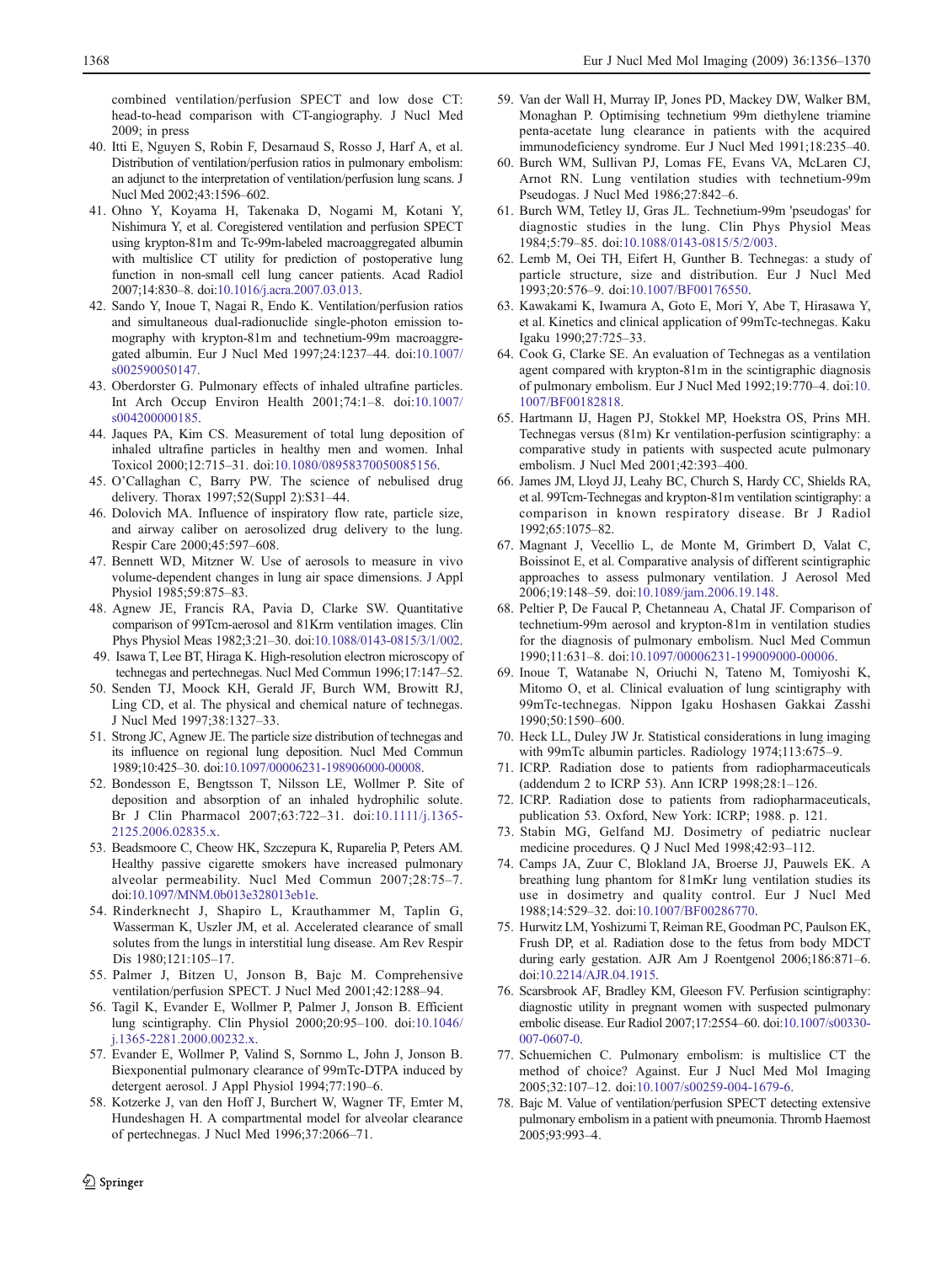- <span id="page-13-0"></span>79. Bajc M, Olsson CG, Palmer J, Jonson B. Quantitative ventilation/ perfusion SPECT (QV/PSPECT): a primary method for diagnosis of pulmonary embolism. In: Freeman LM, editor. Nuclear Medicine Annual. Philadelphia: Lippincott Williams & Wilkins; 2004. p. 173–86.
- 80. Collart JP, Roelants V, Vanpee D, Lacrosse M, Trigaux JP, Delaunois L, et al. Is a lung perfusion scan obtained by using single photon emission computed tomography able to improve the radionuclide diagnosis of pulmonary embolism? Nucl Med Commun 2002;23:1107–13. doi[:10.1097/00006231-200211000-](http://dx.doi.org/10.1097/00006231-200211000-00011) [00011](http://dx.doi.org/10.1097/00006231-200211000-00011).
- 81. Reinartz P, Wildberger JE, Schaefer W, Nowak B, Mahnken AH, Buell U. Tomographic imaging in the diagnosis of pulmonary embolism: a comparison between V/Q lung scintigraphy in SPECT technique and multislice spiral CT. J Nucl Med 2004;45:1501–8.
- 82. Lemb M, Pohlabeln H. Pulmonary thromboembolism: a retrospective study on the examination of 991 patients by ventilation/ perfusion SPECT using Technegas. Nucl Med (Stuttg) 2001;40:179–86.
- 83. Davies CW, Wimperis J, Green ES, Pendry K, Killen J, Mehdi I, et al. Early discharge of patients with pulmonary embolism: a two-phase observational study. Eur Respir J 2007;30:708–14. doi:[10.1183/09031936.00140506](http://dx.doi.org/10.1183/09031936.00140506).
- 84. Olsson CG, Bitzen U, Olsson B, Magnusson P, Carlsson MS, Jonson B, et al. Outpatient tinzaparin therapy in pulmonary embolism quantified with ventilation/perfusion scintigraphy. Med Sci Monit 2006;12:PI9–13.
- 85. Tapson VF, Huisman MV. Home at last? Early discharge for acute pulmonary embolism. Eur Respir J 2007;30:613–5. doi[:10.](http://dx.doi.org/10.1183/09031936.00098007) [1183/09031936.00098007.](http://dx.doi.org/10.1183/09031936.00098007)
- 86. Meignan MA. Lung ventilation/perfusion SPECT: the right technique for hard times. J Nucl Med 2002;43:648–51.
- 87. Miniati M, Pistolesi M, Marini C, Di Ricco G, Formichi B, Prediletto R, et al. Value of perfusion lung scan in the diagnosis of pulmonary embolism: results of the Prospective Investigative Study of Acute Pulmonary Embolism Diagnosis (PISA-PED). Am J Respir Crit Care Med 1996;154:1387–93.
- 88. Sostman HD, Miniati M, Gottschalk A, Matta F, Stein PD, Pistolesi M. Sensitivity and specificity of perfusion scintigraphy combined with chest radiography for acute pulmonary embolism in PIOPED II. J Nucl Med 2008;49:1741–8. doi[:10.2967/](http://dx.doi.org/10.2967/jnumed.108.052217) [jnumed.108.052217](http://dx.doi.org/10.2967/jnumed.108.052217).
- 89. Bajc M, Jonson B. Lung. In: Biersack HJ, Freeman LM, editors. Clinical nuclear medicine. Berlin Heidelberg: Springer-Verlag; 2007. p. 118–37.
- 90. Bajc M, Olsson B, Palmer J, Jonson B. Ventilation/perfusion SPECT for diagnostics of pulmonary embolism in clinical practise. J Intern Med 2008;264:379–87.
- 91. Bajc M, Olsson CG, Olsson B, Palmer J, Jonson B. Diagnostic evaluation of planar and tomographic ventilation/perfusion lung images in patients with suspected pulmonary emboli. Clin Physiol Funct Imaging 2004;24:249–56. doi[:10.1111/j.1475-](http://dx.doi.org/10.1111/j.1475-097X.2004.00546.x) [097X.2004.00546.x](http://dx.doi.org/10.1111/j.1475-097X.2004.00546.x).
- 92. Jogi J, Palmer J, Jonson B, Bajc M. Heart failure diagnostics based on ventilation/perfusion single photon emission computed tomography pattern and quantitative perfusion gradients. Nucl Med Commun 2008;29:666–73. doi:[10.1097/](http://dx.doi.org/10.1097/MNM.0b013e328302cd26) [MNM.0b013e328302cd26.](http://dx.doi.org/10.1097/MNM.0b013e328302cd26)
- 93. Leblanc M, Leveillee F, Turcotte E. Prospective evaluation of the negative predictive value of V/Q SPECT using 99mTc-Technegas. Nucl Med Commun 2007;28:667–72. doi:[10.1097/](http://dx.doi.org/10.1097/MNM.0b013e32827a8e99) [MNM.0b013e32827a8e99](http://dx.doi.org/10.1097/MNM.0b013e32827a8e99).
- 94. Freeman LM, Krynyckyi B, Zuckier LS. Enhanced lung scan diagnosis of pulmonary embolism with the use of ancillary

scintigraphic findings and clinical correlation. Semin Nucl Med 2001;31:143–57. doi[:10.1053/snuc.2001.21273.](http://dx.doi.org/10.1053/snuc.2001.21273)

- 95. Hagen PJ, Hartmann IJ, Hoekstra OS, Stokkel MP, Teule GJ, Prins MH. How to use a gestalt interpretation for ventilationperfusion lung scintigraphy. J Nucl Med 2002;43:1317–23.
- 96. Howarth DM, Booker JA, Voutnis DD. Diagnosis of pulmonary embolus using ventilation/perfusion lung scintigraphy: more than 0.5 segment of ventilation/perfusion mismatch is sufficient. Intern Med J 2006;36:281–8. doi:[10.1111/j.1445-5994.2006.](http://dx.doi.org/10.1111/j.1445-5994.2006.01070.x) [01070.x.](http://dx.doi.org/10.1111/j.1445-5994.2006.01070.x)
- 97. Miniati M, Bottai M, Monti S, Salvadori M, Serasini L, Passera M. Simple and accurate prediction of the clinical probability of pulmonary embolism. Am J Respir Crit Care Med 2008;178:290–4. doi[:10.1164/rccm.200802-207OC.](http://dx.doi.org/10.1164/rccm.200802-207OC)
- 98. Perrier A, Roy PM, Aujesky D, Chagnon I, Howarth N, Gourdier AL, et al. Diagnosing pulmonary embolism in outpatients with clinical assessment, D-dimer measurement, venous ultrasound, and helical computed tomography: a multicenter management study. Am J Med 2004;116:291–9. doi:[10.1016/j.amjmed.2003.09.041.](http://dx.doi.org/10.1016/j.amjmed.2003.09.041)
- 99. Wells PS, Anderson DR, Rodger M, Stiell I, Dreyer JF, Barnes D, et al. Excluding pulmonary embolism at the bedside without diagnostic imaging: management of patients with suspected pulmonary embolism presenting to the emergency department by using a simple clinical model and d-dimer. Ann Intern Med 2001;135:98–107.
- 100. Bajc M, Neilly B, Miniati M, Schuemichen C, Meignan M, Jonson B. EAMN Guidelines for ventilation/perfusion scintigraphy, Part 2. Algorithms and clinical considerations for diagnosis of pulmonary emboli with V/P SPECT and MDCT. Eur J Nucl Med Mol Imaging 2009; doi:[10.1007/s00259-009-1169-y.](http://dx.doi.org/10.1007/s00259-009-1169-y)
- 101. Lewczuk J, Piszko P, Jagas J, Porada A, Wojciak S, Sobkowicz B, et al. Prognostic factors in medically treated patients with chronic pulmonary embolism. Chest 2001;119:818–23. doi[:10.1378/](http://dx.doi.org/10.1378/chest.119.3.818) [chest.119.3.818.](http://dx.doi.org/10.1378/chest.119.3.818)
- 102. Riedel M, Stanek V, Widimsky J, Prerovsky I. Longterm follow-up of patients with pulmonary thromboembolism. Late prognosis and evolution of hemodynamic and respiratory data. Chest 1982;81:151–8. doi:[10.1378/chest.81.2.151](http://dx.doi.org/10.1378/chest.81.2.151).
- 103. Lisbona R, Kreisman H, Novales-Diaz J, Derbekyan V. Perfusion lung scanning: differentiation of primary from thromboembolic pulmonary hypertension. AJR Am J Roentgenol 1985;144:27–30.
- 104. Moser KM, Page GT, Ashburn WL, Fedullo PF. Perfusion lung scans provide a guide to which patients with apparent primary pulmonary hypertension merit angiography. West J Med 1988;148:167–70.
- 105. Tunariu N, Gibbs SJ, Win Z, Gin-Sing W, Graham A, Gishen P, et al. Ventilation-perfusion scintigraphy is more sensitive than multidetector CTPA in detecting chronic thromboembolic pulmonary disease as a treatable cause of pulmonary hypertension. J Nucl Med 2007;48:680–4. doi[:10.2967/jnumed.106.](http://dx.doi.org/10.2967/jnumed.106.039438) [039438.](http://dx.doi.org/10.2967/jnumed.106.039438)
- 106. Worsley DF, Palevsky HI, Alavi A. Ventilation-perfusion lung scanning in the evaluation of pulmonary hypertension. J Nucl Med 1994;35:793–6.
- 107. Chapman CN, Sziklas JJ, Spencer RP, Rosenberg RJ. Pulmonary perfusion "without ventilation". J Nucl Med 1983;24:1149–50.
- 108. Sostman HD, Neumann RD, Gottschalk A, Greenspan RH. Perfusion of nonventilated lung: failure of hypoxic vasoconstriction? AJR Am J Roentgenol 1983;141:151–6.
- 109. Garg A, Gopinath PG, Pande JN, Guleria JS. Role of radio-aerosol and perfusion lung imaging in early detection of chronic obstructive lung disease. Eur J Nucl Med 1983;8:167–71. doi:[10.1007/BF00252889.](http://dx.doi.org/10.1007/BF00252889)
- 110. Mispelaere D, Glerant JC, Audebert M, Remond A, Sevestre-Pietri MA, Jounieaux V. Pulmonary embolism and sibilant types